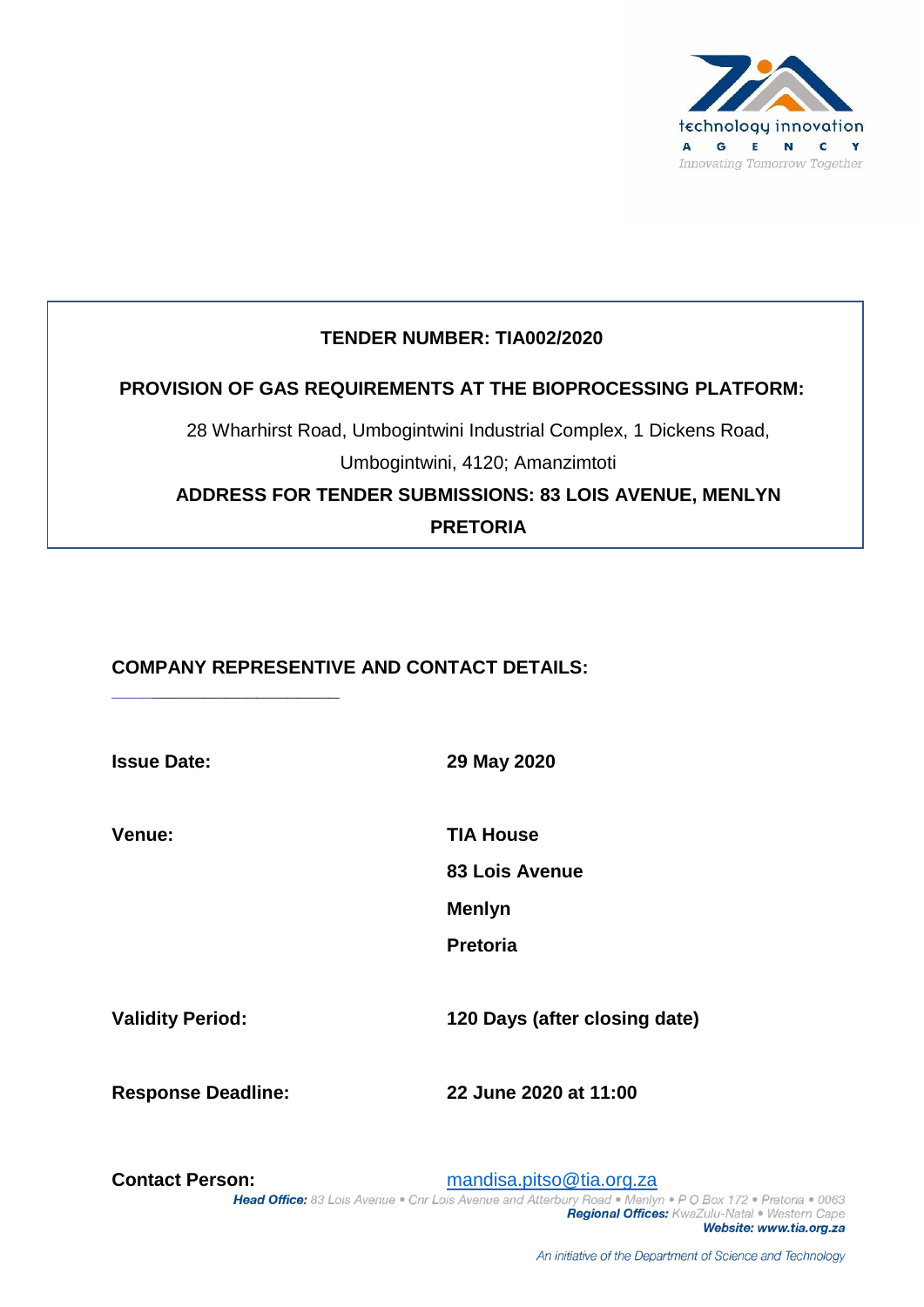

# **Terms of Reference**

# **Bioprocessing Platform Gas Requirements**

## **1. Introduction and Background**

The Technology Innovation Agency (TIA) Bioprocessing Platform, incorporating the Institute of Diagnostics Research (IDR) is a Technology Platform that is envisaged to lower the barriers for innovators and researchers in the National System of Innovation (NSI) to engage in technology innovation. The Bioprocessing Platform delivers technical and infrastructural support to TIA funded and non-TIA funded entities, thereby leading to the development and/or improvement of products, services and processes. Industrial and Specialty gas products are therefore a key requirement to service such functions.

## **2. Services Required**

## **2.1 Bioprocessing Platform**

The Bioprocessing Platform requires that the identified supplier is ISO 9001/SANAS compliant and that all work performed is done in accordance with the Occupational Health and Safety Act (Act 85 of 1993), with attention given to the safety standards listed in Vessels Under Pressure Regulations. The identified supplier is required to provide the following services:

- 2.1.1 General Gases
	- 2.1.1.1 Supply of specified gases as stipulated in Table 1.
	- 2.1.1.2 Maintenance/replacement of gas-lines if and when required.
	- 2.1.1.3 Supply and servicing of gas regulators as required.
- 2.1.2 Specialty Gases
	- 2.1.2.1 Liquid Nitrogen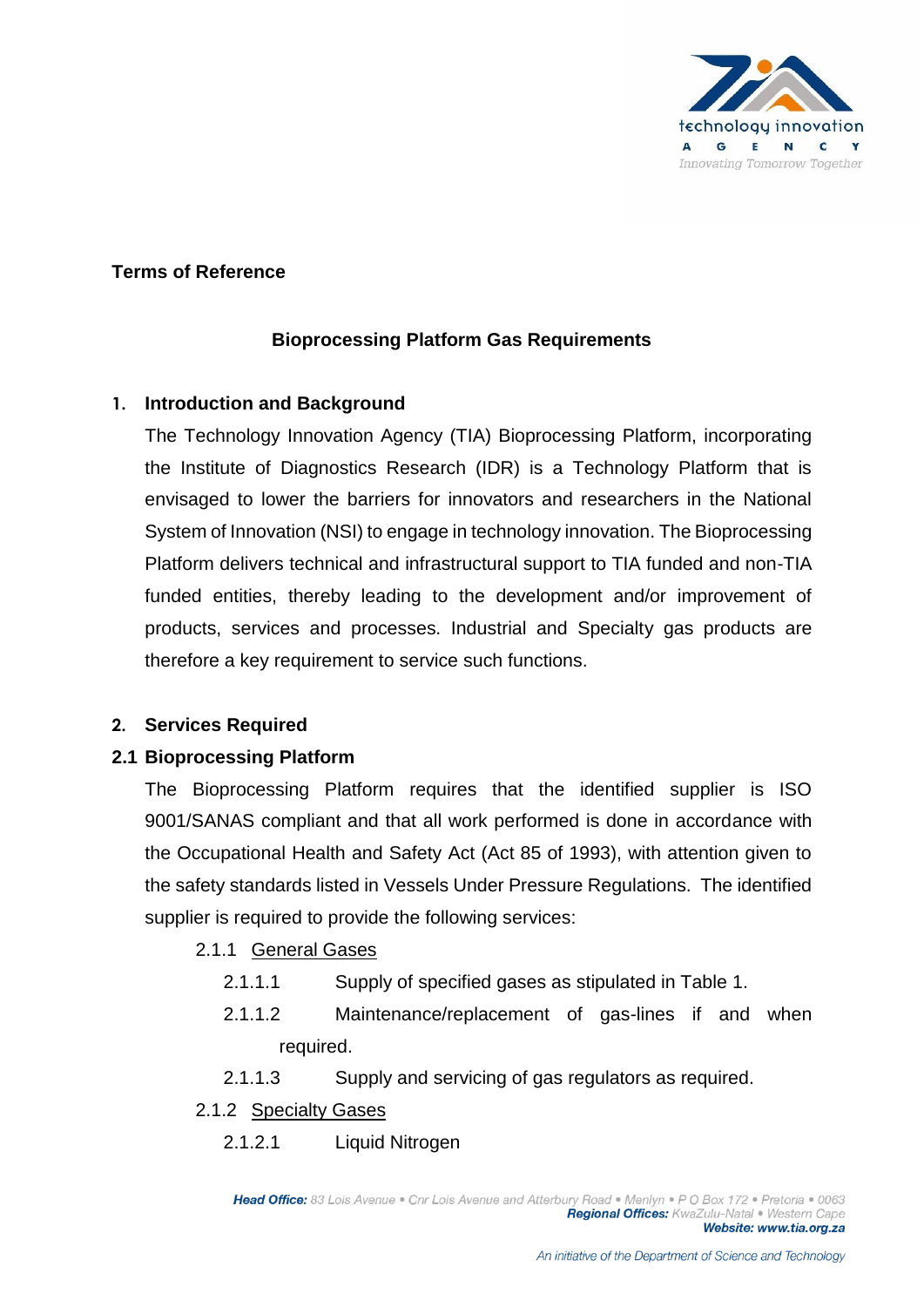

- 2.1.2.2 Supply and maintenance of cryogenic maxi tank (800 L) for onsite storage of liquid nitrogen.
- 2.1.2.3 Regular re-filling of the maxi tank such that liquid nitrogen levels do not drop below the desired minimum level as specified by the Platform, i.e. 30%.
- 2.1.2.4 A means of remotely monitoring the liquid nitrogen level such that the service provider knows the level of liquid nitrogen in the tank at any point in time and can schedule re-fills without having to rely on the Platform routinely submitting information.

|                  |                                            | Cylinder<br><b>Size</b> | Critical           | Expected                                   |           | Cost per cylinder      |           |
|------------------|--------------------------------------------|-------------------------|--------------------|--------------------------------------------|-----------|------------------------|-----------|
| Platform<br>Unit | Gas                                        |                         | Gas:<br>Yes/N<br>O | no.<br>of cylinders<br>ordered<br>annually | Year<br>1 | Year<br>$\overline{2}$ | Year<br>3 |
|                  | <b>LPG</b>                                 | 48 kg                   | <b>Yes</b>         | 2                                          |           |                        |           |
|                  | CO <sub>2</sub> (Dip Tube)                 | 31.5 kg                 | Yes                | 1                                          |           |                        |           |
|                  | Mixtures $(CO2 & O2)$                      | 50L                     | <b>Yes</b>         | 1                                          |           |                        |           |
|                  | $CO2$ 4.5 (high purity)                    | 31.5 kg                 | Yes                | 12                                         |           |                        |           |
| Bioprocessing    | Hydrogen<br>(high<br>purity)               | $0.62$ kg               | Yes                | $\overline{7}$                             |           |                        |           |
|                  | (high<br>Nitrogen<br>purity)               | 9.3 kg                  | Yes                | $\overline{7}$                             |           |                        |           |
|                  | Mixtures (21% O <sub>2</sub> in<br>$N_2$ ) | 9.8 kg                  | Yes                | $\overline{7}$                             |           |                        |           |

Table 1: Gas Cylinders Required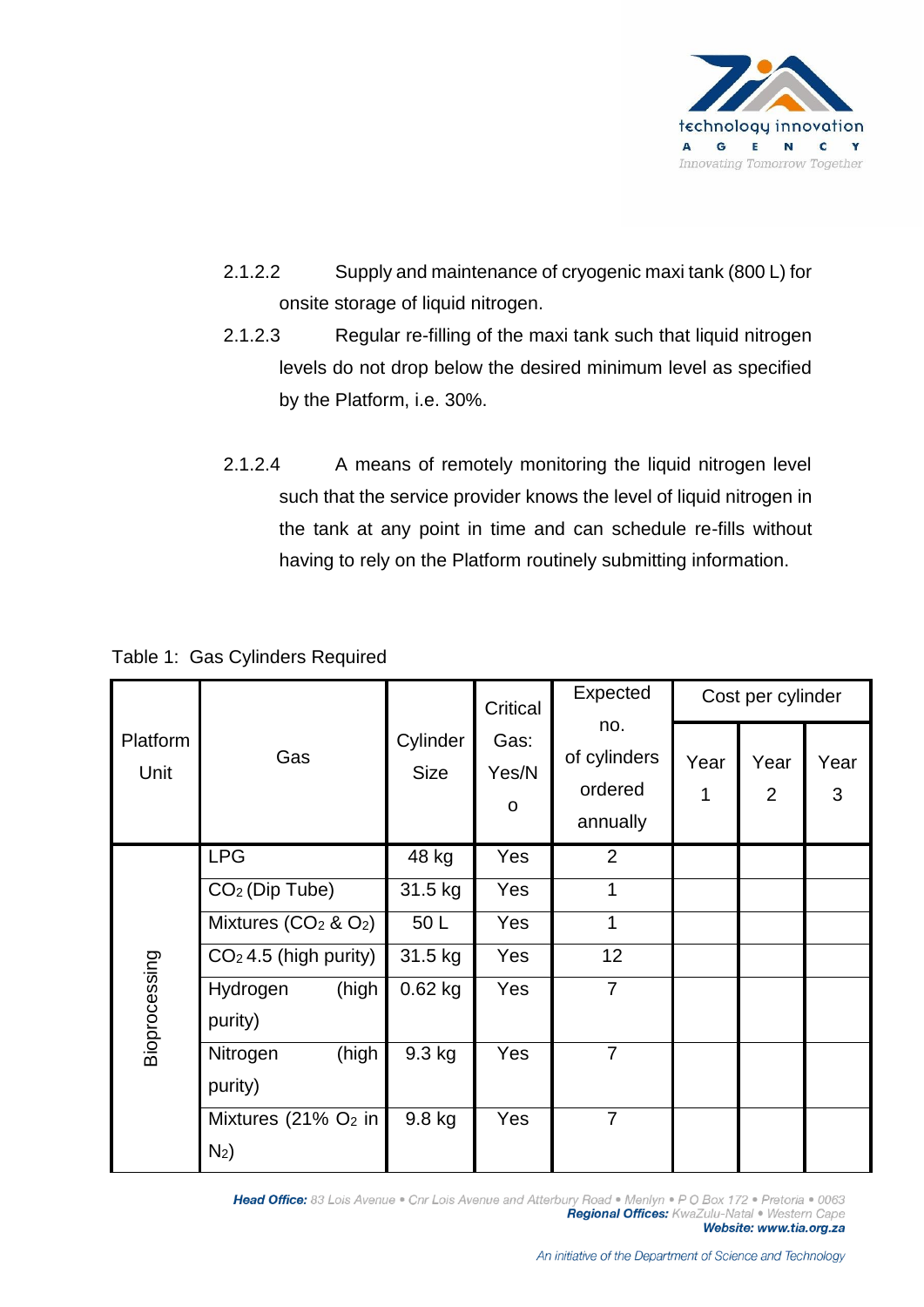

|                         | Acetylene                                                 | 8.6 kg  | No  |    |  |  |
|-------------------------|-----------------------------------------------------------|---------|-----|----|--|--|
|                         | $\vert$ CO <sub>2</sub> 4.5 (high purity) $\vert$ 31.5 kg |         | Yes | 18 |  |  |
| ≃<br>$\bar{\mathbf{Q}}$ | $CO2$ (Liquid)                                            | 31.5 kg | Yes |    |  |  |
|                         | <b>LPG</b>                                                | 19 kg   | Yes |    |  |  |

Table 2: Special Gas Requirements (Refer to 2.1.2)

|            |                 |             | Critical | Expected       |      |                 |      |
|------------|-----------------|-------------|----------|----------------|------|-----------------|------|
| Platform   | Gas             | Cylinder    | Gas:     | no. of top-    |      | Cost per refill |      |
| Unit       |                 | <b>Size</b> | Yes/N    | up refills     | Year | Year            | Year |
|            |                 |             | O        | annually       | 1    | 2               | 3    |
| <b>IDR</b> | Liquid nitrogen | 600 kg/     | Yes      | 3 refills per  |      |                 |      |
|            |                 | 800L        |          | month i.e.     |      |                 |      |
|            |                 |             |          | 36 refills per |      |                 |      |
|            |                 |             |          | year           |      |                 |      |

## **2.2 Required from Supplier**

- 2.2.1 A company profile indicating
	- 2.2.1.1 Portfolio of gas products
	- 2.2.1.2 Names of laboratory customers current and previous
	- 2.2.1.3 Contactable references.
- 2.2.2 The supplier is expected to quote prices inclusive of delivery and VAT on all the requirements indicating applicable prices over a 3-year period.
- 2.2.3 For Tables 1 and 2 above, suppliers are also expected to quote on rental of the cylinders over the 3-year period.
- 2.2.4 The supplier is expected to provide proof of ISO 9001/SANAS and OHS Act compliance; and adherence to the safety standards listed in Vessels Under Pressure regulations.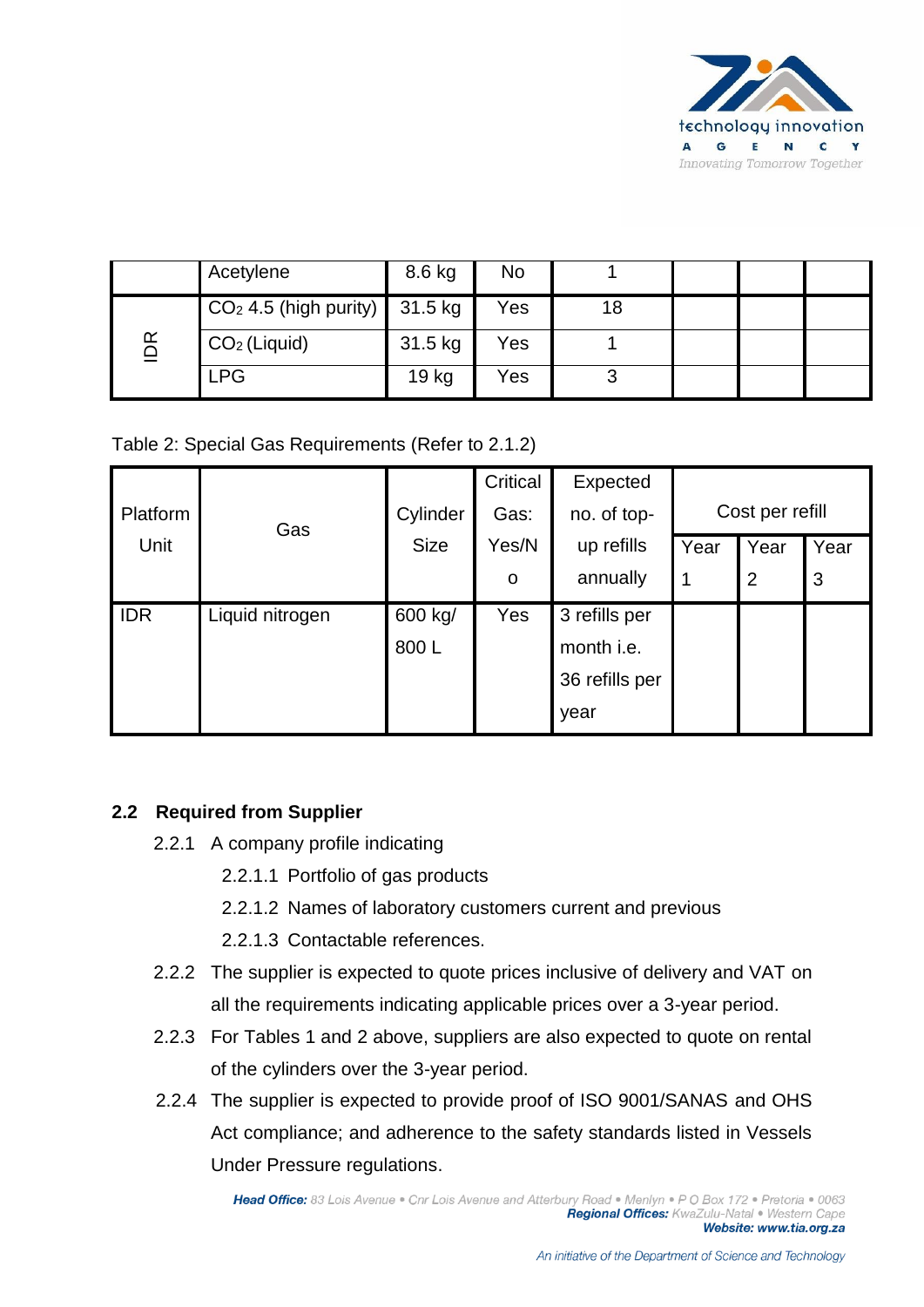

# **3 Duration**

- 3.1 The services will be required for a period of three years.
- 3.2 The successful provider will be expected to enter into a signed Service Agreement.

## **4 Evaluation**

# **4.1 First Stage: Functionality/Technical Evaluation**

Submissions will be evaluated for functionality based on the below criteria:

| Category                                                                                                                                                               | Weight | Maximum<br><b>Score</b> |
|------------------------------------------------------------------------------------------------------------------------------------------------------------------------|--------|-------------------------|
| Demonstrate experience in supplying and servicing of gas<br>cylinders and regulators.                                                                                  | 0.5    | 5                       |
| 5=10 years and over; $4=8-9$ years; $3=5-7$ years; $2=2-4$<br>years; $1 = 1$ year and under                                                                            |        |                         |
| Demonstrate a proven track record in supplying and<br>servicing of gas cylinders and regulators. (supply<br>reference letters of contactable previous/current clients) | 0.5    | 5                       |
| $5=6$ or more references; $4=5$ references; $3=4$<br>references; $2 = 3$ references; $1 = 2$ or less.                                                                  |        |                         |
| <b>Total weighted score/Maximum Possible Score</b>                                                                                                                     | 1      | 5                       |
| <b>Minimum Threshold</b>                                                                                                                                               | 70%    |                         |

## **4.2 Second stage evaluation in terms of 80/20**

| <b>Categories</b>                         | <b>Points</b> |
|-------------------------------------------|---------------|
| 1. Bid Price                              |               |
| 2. Points awarded for B-BBEE Status Level |               |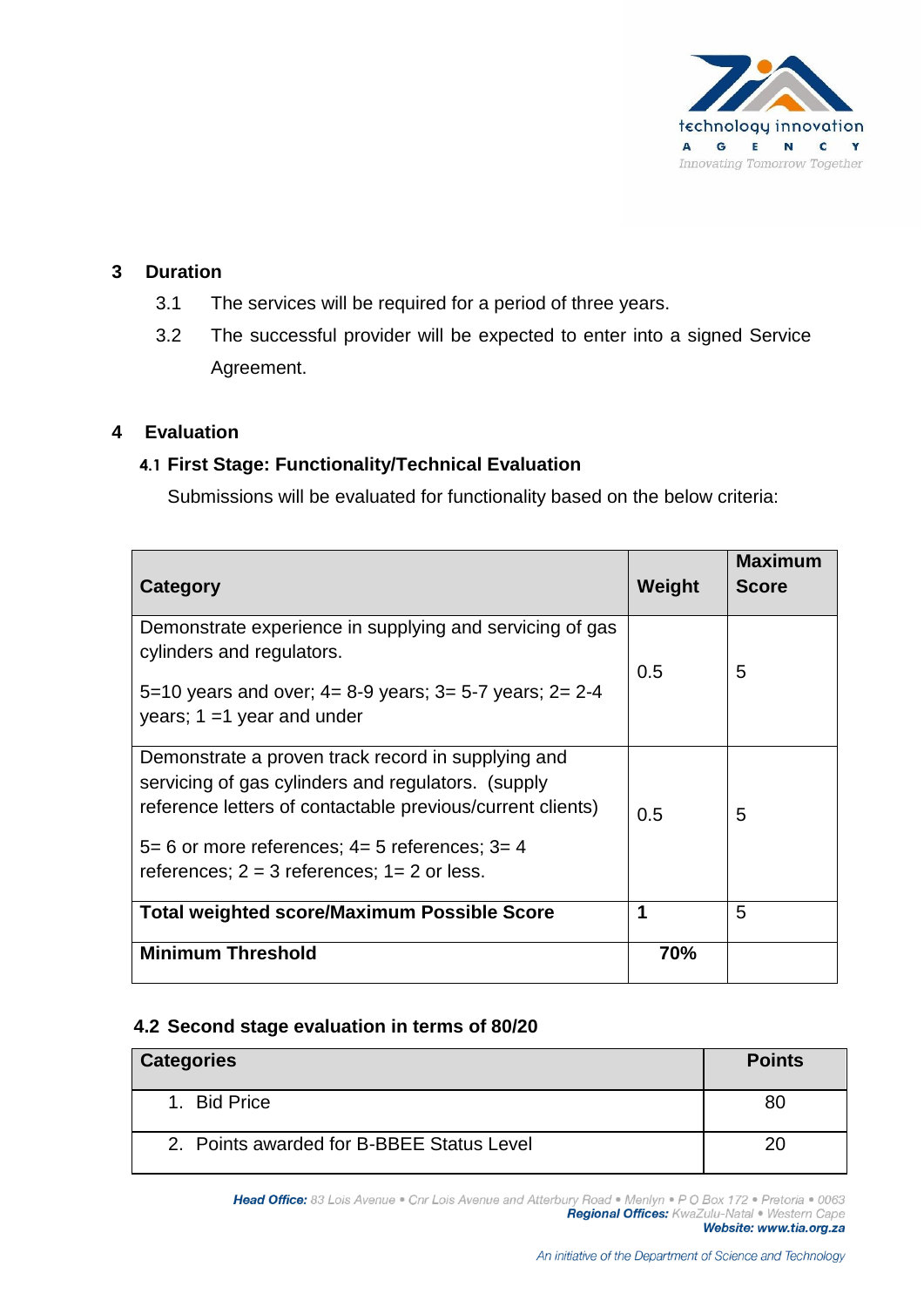

# **5 LOCATION OF PLATFORM**

Bioprocessing Platform: 28 Wharhirst Road, Umbogintwini Industrial Complex, 1 Dickens Road, Umbogintwini, 4120; Amanzimtoti, Durban

# **6 MANDATORY REQUIREMENTS**

- 1. Tax compliance status on the Central Supplier Database by the time TIA appoints the service provider.
- 2. Registration on Central Supplier Database (CSD)
- 3. Proof of ISO 9001 and OHS Act compliance; and adherence to the safety standards listed in Vessels Under Pressure regulations.
- 4. Supply of all critical gases listed in Tables 1 and 2.
- 5. Supply, installation and monitoring of a remote system that plots liquid nitrogen levels to ensure that the service provider is aware of liquid nitrogen levels at all times and can schedule refills accordingly (**please attach proof)**
- 6. Complete the attached Standard Bidding Documents: SDB1, SBD 4, SBD 6.1, SBD 8 & SBD 9 (The SBD's must be fully completed and signed).
- 7. Not submitting one original and 4 copies
- 8. Submitting after the closing date and time

# **7 ENQUIRIES**

Enquiries must be directed to Mandisa Pitso at [mandisa.pitso@tia.org.za](mailto:mandisa.pitso@tia.org.za)

# **8 SUBMISSION OF PROPOSALS**

The proposal (clearly marked: **TIA002/2020: Provision of Gas requirements**) should be deposited into the tender box at the following address: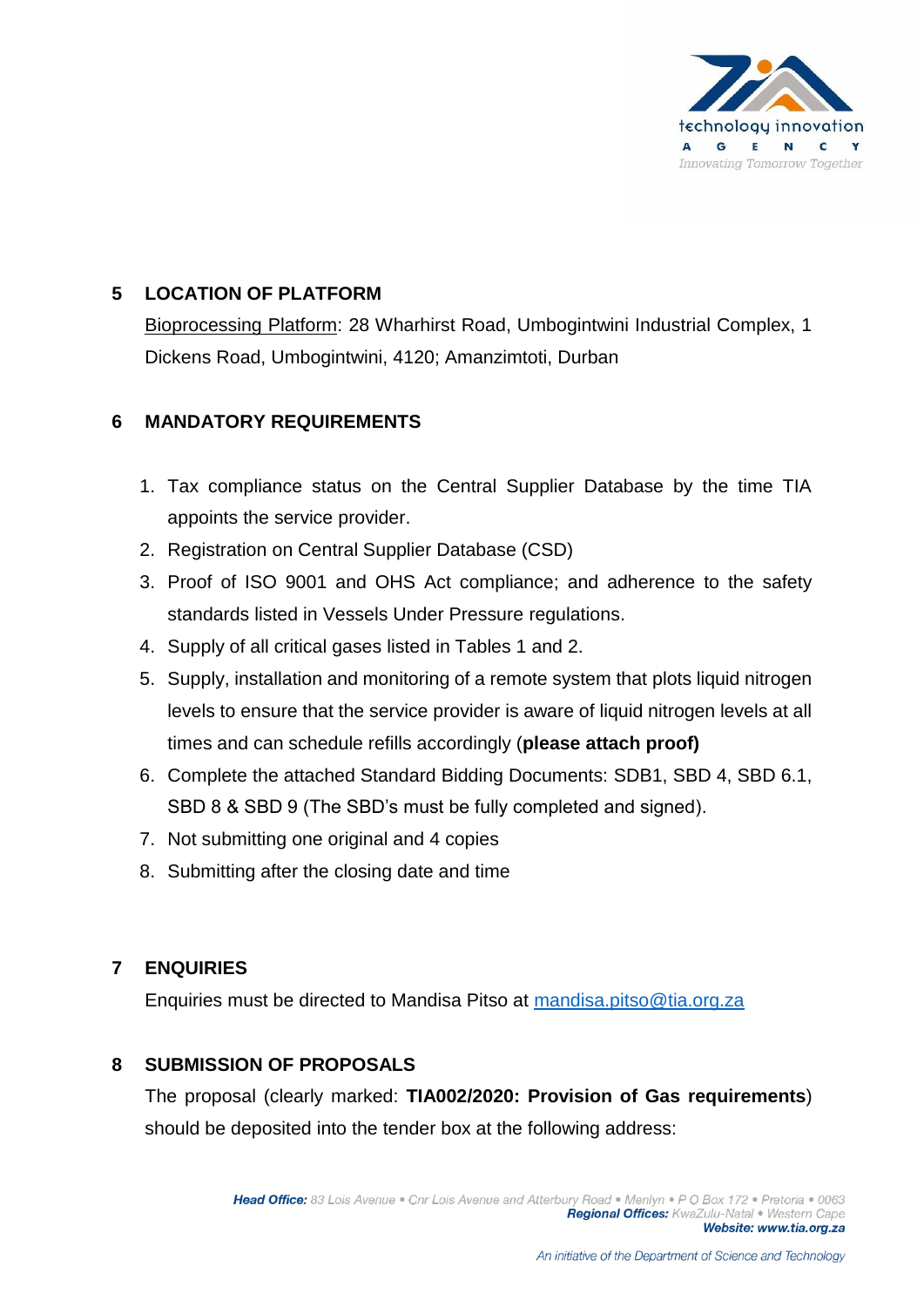

83 Lois Avenue Cnr Lois Avenue and Atterbury Road Menlyn, Pretoria Tel: (012) 472 2700

**NB: Closing date and time: 22 June 2020 at 11:00.**

# **9 PACKAGING REQUIREMENTS**

**Technical envelope**: Four copies and one original (5 in total) must be submitted, including the original. In the event of a contradiction between the submitted copies, the original shall take precedence. Telegraphic, telefax and e-mail proposals will not be accepted. (Failure to comply with this condition will invalidate the bid).

**Pricing envelope**: Pricing proposal to be placed in a separate envelope.

If a courier service company is being used for delivery of the proposal document, the RFP description must be endorsed on the delivery note/courier packaging to ensure that documents are delivered to the correct recipient, as mentioned above.

## **10 GENERAL TERMS AND CONDITIONS**

The Respondent is responsible for all costs incurred in the preparation and submission of the proposal.

A copy/s of any affiliations, memberships and/or accreditations that support your submission must be included in the proposal.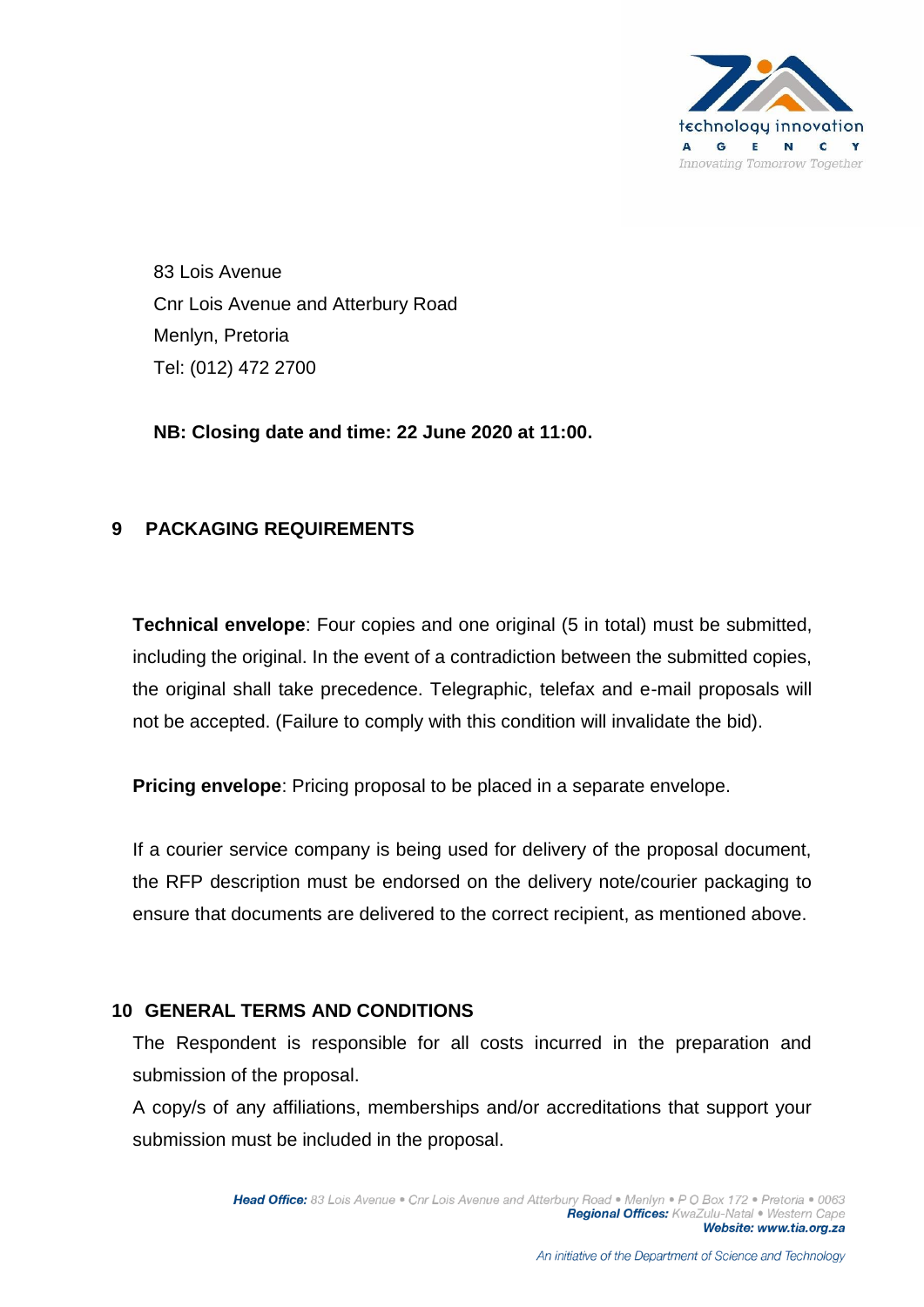

Kindly note that TIA is entitled to:

- a) Amend any RFP conditions, validity period, specifications, or extend the closing date and/or time of RFPs before the closing date. All Respondents, to whom the RFP documents have been issued, will be advised in writing of such amendments in good time;
- b) Verify any information contained in a proposal;
- c) Not to appoint any bidder;
- d) Vary, alter, and/or amend the terms of this RFP, at any time prior to the finalisation of its adjudication hereof;
- e) An omission to disclose material information, a factual inaccuracy, and/or a misrepresentation of fact may result in the disqualification of a proposal, or cancellation of any subsequent contract.
- f) TIA reserves the right not to accept the lowest proposal or any proposal in part or in whole. TIA will award the contract to the Bidder who proves to be fully capable of handling the contract and whose Proposal is technically acceptable and/or financially advantageous to TIA. Appointment as a successful contractor shall be subject to the parties agreeing to mutually acceptable contractual terms and conditions. In the event of the parties failing to reach such agreement within 30 days from the appointment date, TIA shall be entitled to appoint the contractor who was rated second, and so on.
- g) TIA also reserves the right to award this RFP as a whole or in part without furnishing reasons.
- h) TIA also reserves the right to cancel or withdraw from this RFP as a whole or in part without furnishing reasons and without attracting any liability.

The Bidder hereby offers to render all of the services described in the attached documents (if any) to TIA on the terms and conditions and in accordance with the specifications stipulated in this RFP documents (and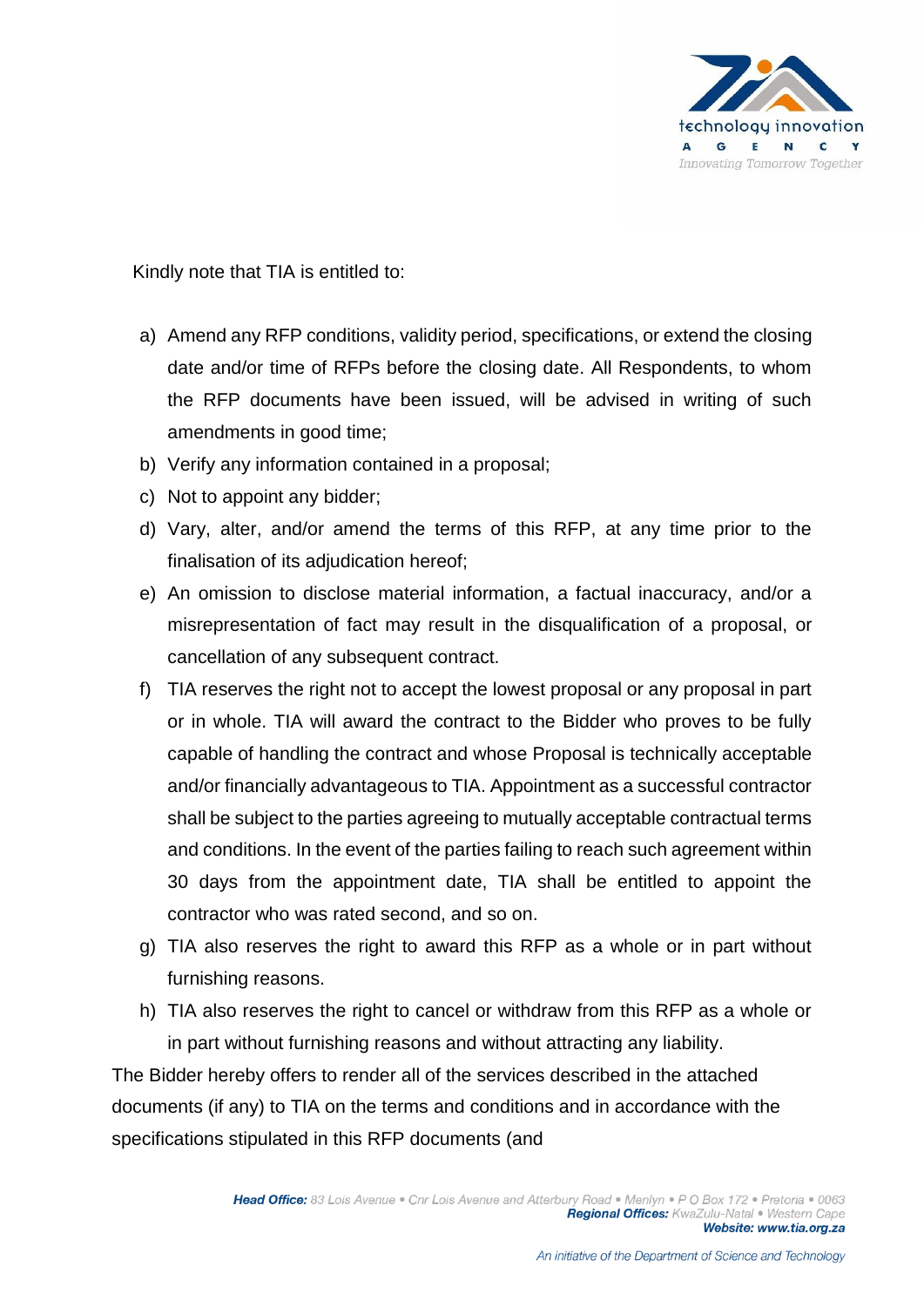

- a) which shall be taken as part of, and incorporated into, this proposal at the prices inserted therein).
- b) This proposal and its acceptance shall be subject to the terms and conditions contained in this RFP document.
- c) The Respondent shall prepare for a possible presentation should TIA require such and the Respondent shall be notified thereof no later than 4 (four) days before the actual presentation date.
- d) Validity Period: 120 days
- e) Pricing proposal to be placed in a separate envelope from the technical envelope.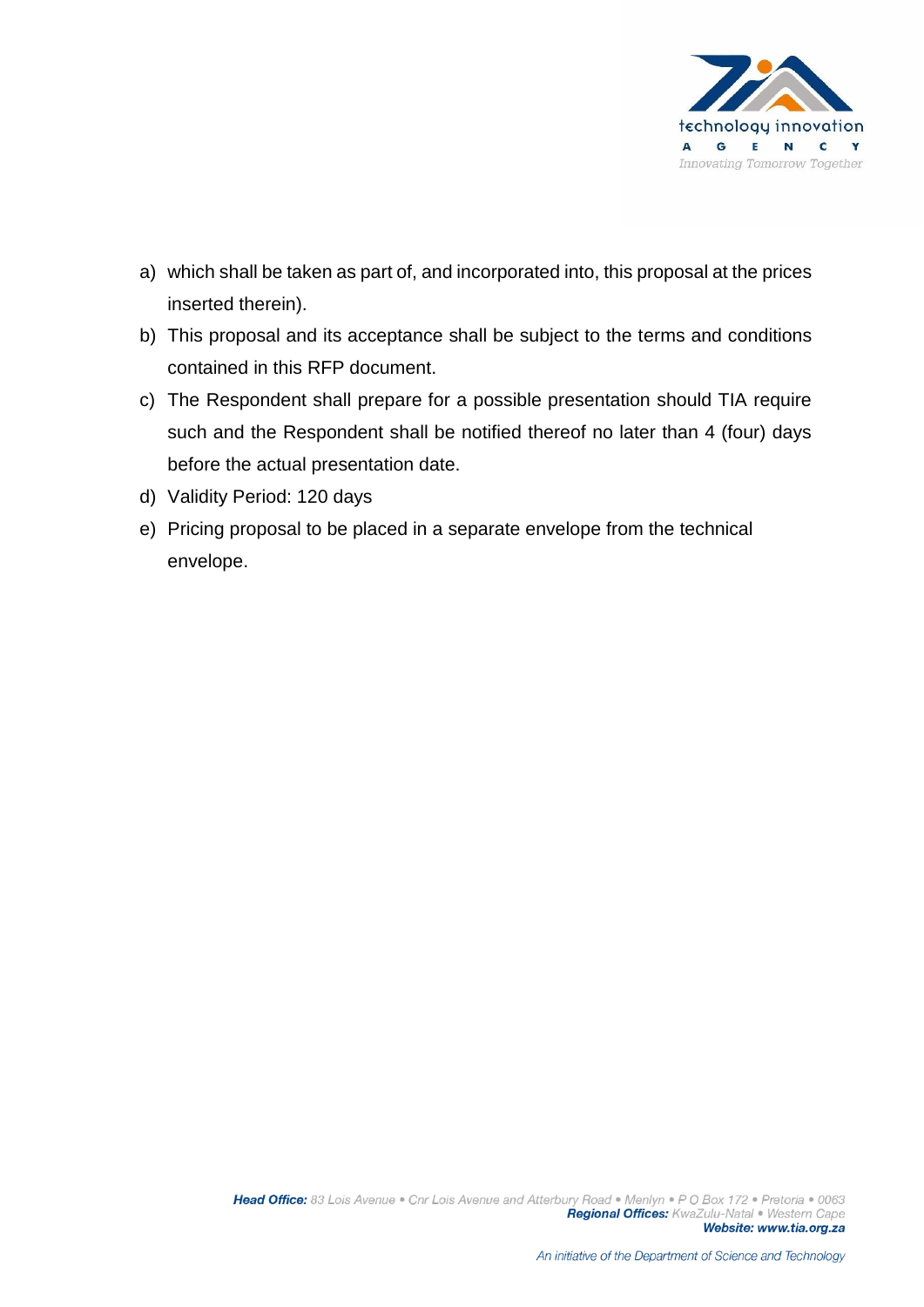

# **11 Pricing Schedule**

Name of Bidder:

………………………………………………………………………………………… Offer to be valid for 120 days from closing date of bid.

## **Please note the following:**

**NB**: Pricing proposal to be separate from the technical proposal. Prices should be VAT inclusive

Table 3: Gas Cylinders Required (Bioprocessing)

| Platform<br>Unit | Gas                     | Cylinder<br><b>Size</b> | <b>Critical Gas:</b><br>Yes/No | Expected No. of<br>cylinders ordered | Cost per cylinder (including rental per<br>cylinder) |        |                   |  |
|------------------|-------------------------|-------------------------|--------------------------------|--------------------------------------|------------------------------------------------------|--------|-------------------|--|
|                  |                         |                         |                                | annually                             | Year 1                                               | Year 2 | Year <sub>3</sub> |  |
|                  | <b>LPG</b>              | 48 kg                   | Yes                            | $\overline{2}$                       |                                                      |        |                   |  |
|                  | $CO2$ (Dip Tube)        | 31.5 kg                 | Yes                            |                                      |                                                      |        |                   |  |
|                  | $CO2$ 4.5 (high purity) | 31.5 kg                 | <b>Yes</b>                     | 12                                   |                                                      |        |                   |  |
| Bio-             | Mixtures $(CO2$ & $O2)$ | 50L                     | Yes                            |                                      |                                                      |        |                   |  |
| processin        | (high<br>Hydrogen       | $0.62$ kg               | Yes                            | 7                                    |                                                      |        |                   |  |
| $\mathsf{g}$     | purity)                 |                         |                                |                                      |                                                      |        |                   |  |
|                  | (high<br>Nitrogen       | $9.3$ kg                | Yes                            | 7                                    |                                                      |        |                   |  |
|                  | purity)                 |                         |                                |                                      |                                                      |        |                   |  |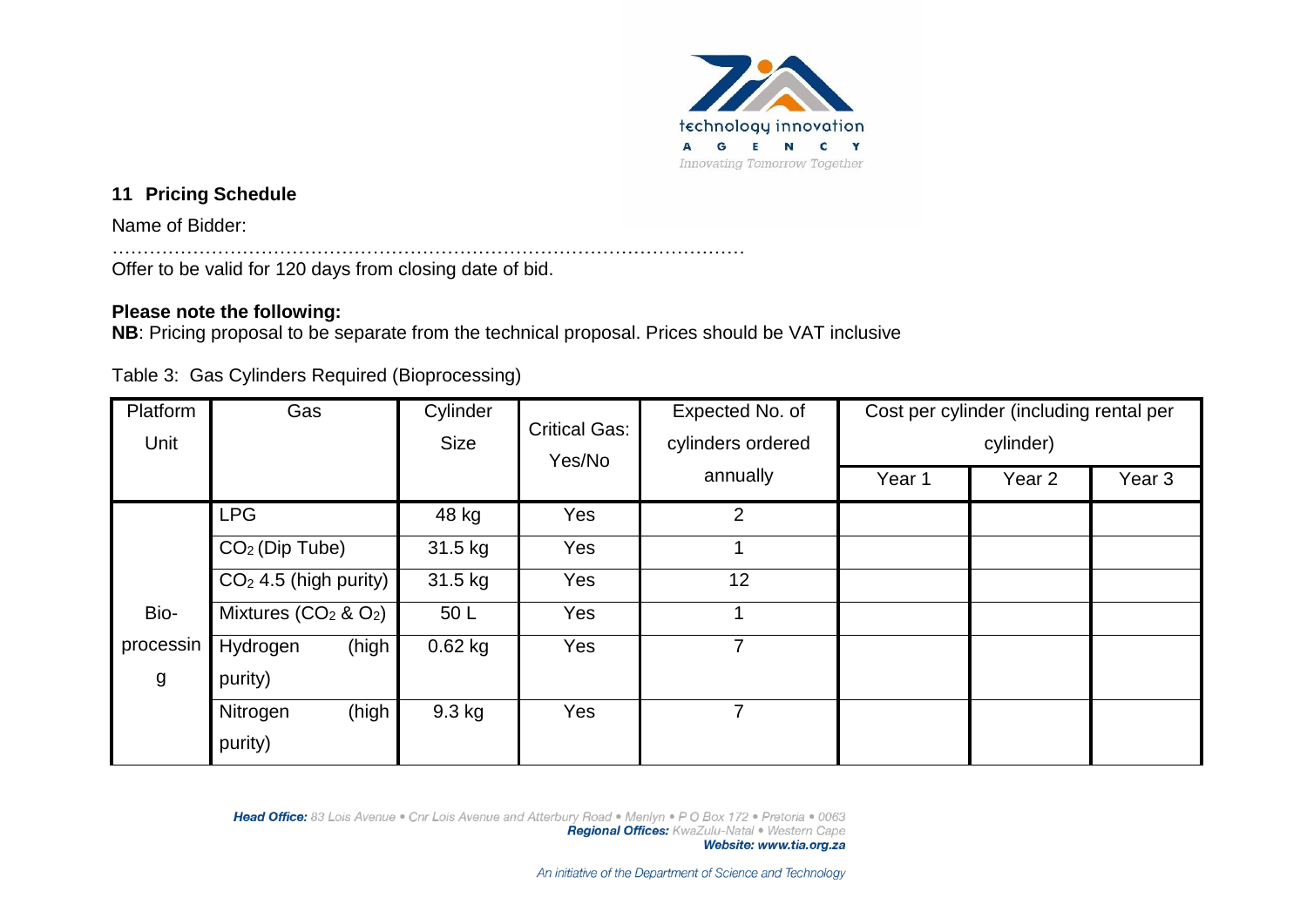

|            | Mixtures (21% $O2$ in   | 9.8 kg  | Yes |    |  |  |
|------------|-------------------------|---------|-----|----|--|--|
|            | $N_2$ )                 |         |     |    |  |  |
|            | Acetylene               | 8.6 kg  | No. |    |  |  |
|            | $CO2$ 4.5 (high purity) | 31.5 kg | Yes | 18 |  |  |
| <b>IDR</b> | $CO2$ (Liquid)          | 31.5 kg | Yes |    |  |  |
|            | <b>LPG</b>              | 19 kg   | Yes |    |  |  |

# Table 4: Special Gas Requirements (Bioprocessing)

| Platform<br>Unit | Gas             | Cylinder<br><b>Size</b> | <b>Critical Gas:</b><br>Yes/No | Expected No. of top-<br>up refills annually | Cost per refill (including monthly rental of | liquid nitrogen tank) |                   |
|------------------|-----------------|-------------------------|--------------------------------|---------------------------------------------|----------------------------------------------|-----------------------|-------------------|
|                  |                 |                         |                                |                                             | Year 1                                       | Year <sub>2</sub>     | Year <sub>3</sub> |
| <b>IDR</b>       | Liquid nitrogen | kg/800<br>600           | Yes                            | 3 refills per month i.e.                    |                                              |                       |                   |
|                  |                 |                         |                                | 36 refills per year                         |                                              |                       |                   |

## **NB: Bidders are required to indicate full costs. A separate package breakdown may be attached if required.**

Head Office: 83 Lois Avenue . Cnr Lois Avenue and Atterbury Road . Menlyn . P O Box 172 . Pretoria . 0063 Regional Offices: KwaZulu-Natal . Western Cape Website: www.tia.org.za

An initiative of the Department of Science and Technology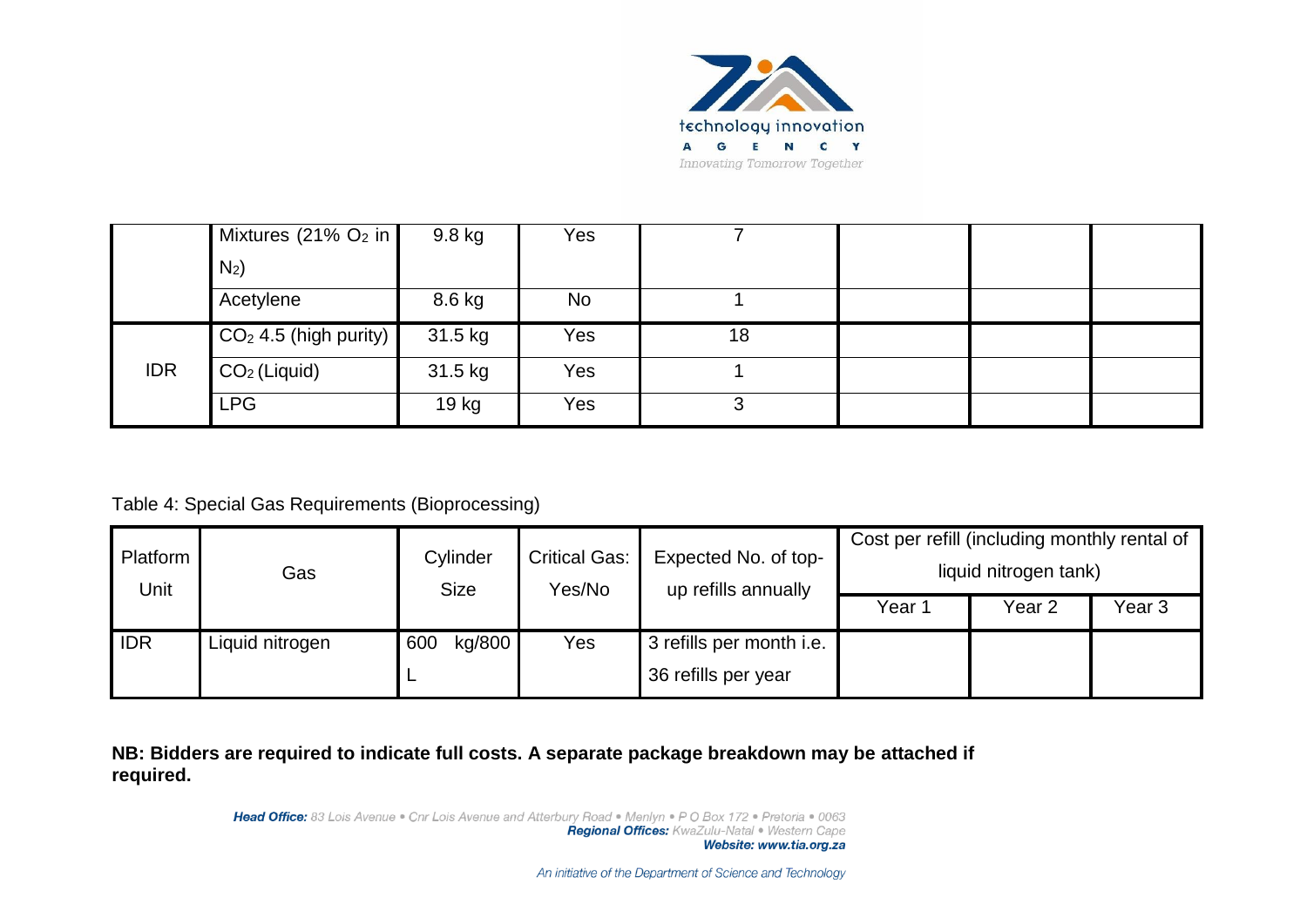**SBD 1**

**PART A**

# **INVITATION TO BID**

# **YOU ARE HEREBY INVITED TO BID FOR REQUIREMENTS OF THE (***NAME OF DEPARTMENT/ PUBLIC ENTITY***)** BID NUMBER:  $\vert$  (CLOSING DATE: **CLOSING** TIME: **DESCRIPTION BID RESPONSE DOCUMENTS MAY BE DEPOSITED IN THE BID BOX SITUATED AT** *(STREET ADDRESS)* **BIDDING PROCEDURE ENQUIRIES MAY BE DIRECTED TO TECHNICAL ENQUIRIES MAY BE DIRECTED TO:** CONTACT PERSON GENERAL CONTACT PERSON **TELEPHONE** NUMBER TELEPHONE NUMBER FACSIMILE NUMBER FACSIMILE NUMBER E-MAIL ADDRESS | E-MAIL ADDRESS **SUPPLIER INFORMATION** NAME OF BIDDER POSTAL ADDRESS

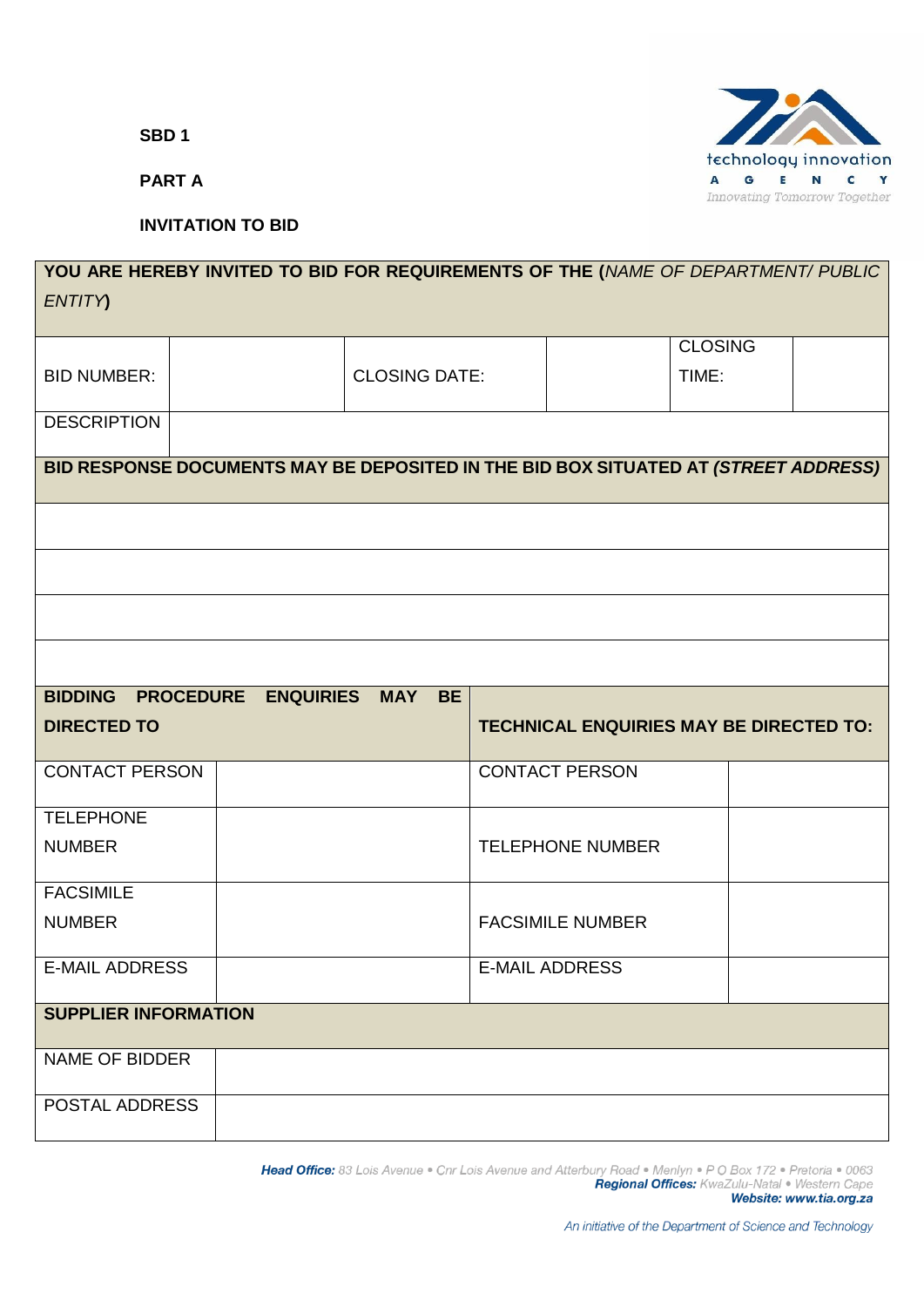

| <b>STREET ADDRESS</b>                                                              |                             |             |           |                            |             |            |                   |
|------------------------------------------------------------------------------------|-----------------------------|-------------|-----------|----------------------------|-------------|------------|-------------------|
| <b>TELEPHONE</b>                                                                   |                             |             |           |                            |             |            |                   |
| <b>NUMBER</b>                                                                      | <b>CODE</b>                 |             |           | <b>NUMBER</b>              |             |            |                   |
| <b>CELLPHONE</b>                                                                   |                             |             |           |                            |             |            |                   |
| <b>NUMBER</b>                                                                      |                             |             |           |                            |             |            |                   |
| <b>FACSIMILE</b>                                                                   |                             |             |           |                            |             |            |                   |
| <b>NUMBER</b>                                                                      | <b>CODE</b>                 |             |           | <b>NUMBER</b>              |             |            |                   |
| <b>E-MAIL ADDRESS</b>                                                              |                             |             |           |                            |             |            |                   |
| <b>VAT</b>                                                                         |                             |             |           |                            |             |            |                   |
| <b>REGISTRATION</b>                                                                |                             |             |           |                            |             |            |                   |
| <b>NUMBER</b>                                                                      |                             |             |           |                            |             |            |                   |
| <b>SUPPLIER</b>                                                                    | <b>TAX</b>                  |             |           | <b>CENTRAL</b>             |             |            |                   |
| <b>COMPLIANCE</b>                                                                  | <b>COMPLIANCE</b>           |             |           | <b>SUPPLIER</b>            |             |            |                   |
| <b>STATUS</b>                                                                      | <b>SYSTEM PIN:</b>          |             | <b>OR</b> | <b>DATABASE</b>            |             |            |                   |
|                                                                                    |                             |             |           | No:                        | <b>MAAA</b> |            |                   |
| <b>STATUS</b><br><b>B-BBEE</b>                                                     | <b>TICK APPLICABLE BOX]</b> |             |           | <b>B-BBEE STATUS LEVEL</b> |             | [TICK      | <b>APPLICABLE</b> |
| <b>LEVEL</b>                                                                       |                             |             |           | <b>SWORN AFFIDAVIT</b>     |             | BOX]       |                   |
| <b>VERIFICATION</b>                                                                |                             |             |           |                            |             |            |                   |
| <b>CERTIFICATE</b>                                                                 |                             |             |           |                            |             |            |                   |
|                                                                                    |                             |             |           |                            |             |            |                   |
|                                                                                    | $\Box$ Yes                  | $\sqcap$ No |           |                            |             |            |                   |
|                                                                                    |                             |             |           |                            |             | $\Box$ Yes | $\Box$ No         |
|                                                                                    |                             |             |           |                            |             |            |                   |
|                                                                                    |                             |             |           |                            |             |            |                   |
|                                                                                    |                             |             |           |                            |             |            |                   |
| [A B-BBEE STATUS LEVEL VERIFICATION CERTIFICATE/ SWORN AFFIDAVIT (FOR EMES & QSEs) |                             |             |           |                            |             |            |                   |
| <b>MUST BE SUBMITTED IN ORDER TO QUALIFY FOR PREFERENCE POINTS FOR B-BBEE]</b>     |                             |             |           |                            |             |            |                   |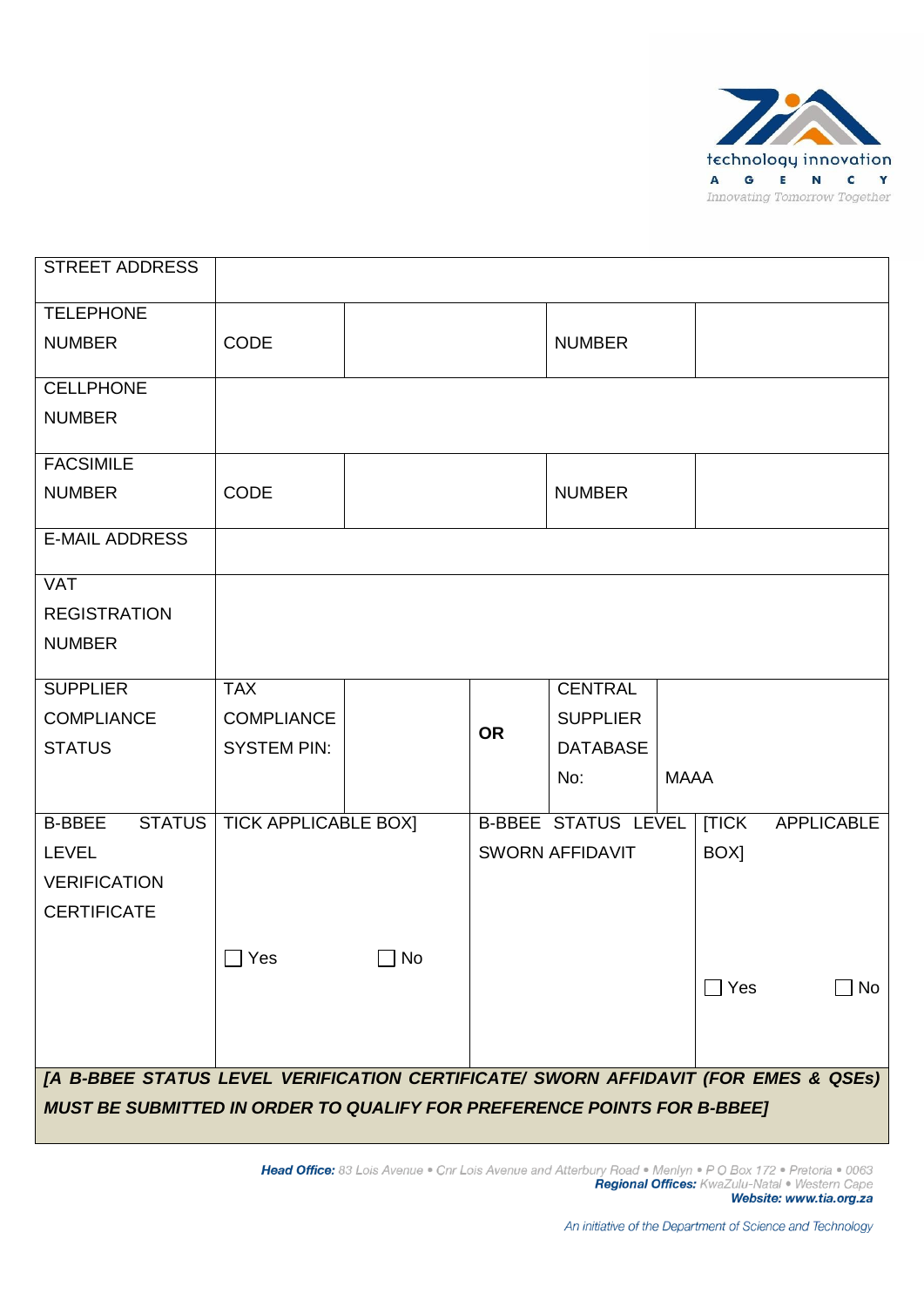

| YOU<br><b>ARE</b><br><b>THE</b> |                                                                                         |                                        | $\exists$ Yes<br>`lNo |
|---------------------------------|-----------------------------------------------------------------------------------------|----------------------------------------|-----------------------|
| <b>ACCREDITED</b>               |                                                                                         | ARE YOU A FOREIGN                      |                       |
| <b>REPRESENTATIVE</b>           | $\Box$ No<br>$\bigcap$ Yes                                                              | BASED SUPPLIER FOR   [IF YES, ANSWER   |                       |
| IN SOUTH AFRICA                 |                                                                                         | THE GOODS /SERVICES                    | <b>THE</b>            |
| FOR THE GOODS                   |                                                                                         | <b><i>NORKS</i></b><br><b>OFFERED?</b> | <b>QUESTIONNAIRE</b>  |
| /SERVICES                       | <b>IF YES ENCLOSE PROOFI</b>                                                            |                                        | BELOW 1               |
| <b><i>NORKS</i></b>             |                                                                                         |                                        |                       |
| OFFERED?                        |                                                                                         |                                        |                       |
|                                 | <b>QUESTIONNAIRE TO BIDDING FOREIGN SUPPLIERS</b>                                       |                                        |                       |
|                                 |                                                                                         |                                        |                       |
|                                 | IS THE ENTITY A RESIDENT OF THE REPUBLIC OF SOUTH AFRICA (RSA)?                         |                                        |                       |
| $\Box$ Yes $\Box$ No            |                                                                                         |                                        |                       |
|                                 | DOES THE ENTITY HAVE A BRANCH IN THE RSA?                                               |                                        |                       |
| $\Box$ Yes $\Box$ No            |                                                                                         |                                        |                       |
|                                 | DOES THE ENTITY HAVE A PERMANENT ESTABLISHMENT IN THE RSA?                              |                                        |                       |
| $\Box$ Yes $\Box$ No            |                                                                                         |                                        |                       |
|                                 |                                                                                         |                                        |                       |
|                                 | DOES THE ENTITY HAVE ANY SOURCE OF INCOME IN THE RSA?                                   |                                        |                       |
| $\Box$ YES $\Box$ NO            |                                                                                         |                                        |                       |
|                                 | IS THE ENTITY LIABLE IN THE RSA FOR ANY FORM OF TAXATION?                               |                                        |                       |
| $\Box$ yes $\Box$ no            |                                                                                         |                                        |                       |
|                                 |                                                                                         |                                        |                       |
|                                 | IF THE ANSWER IS "NO" TO ALL OF THE ABOVE, THEN IT IS NOT A REQUIREMENT TO REGISTER FOR |                                        |                       |
|                                 | A TAX COMPLIANCE STATUS SYSTEM PIN CODE FROM THE SOUTH AFRICAN REVENUE SERVICE          |                                        |                       |
|                                 | (SARS) AND IF NOT REGISTER AS PER 2.3 BELOW.                                            |                                        |                       |
|                                 |                                                                                         |                                        |                       |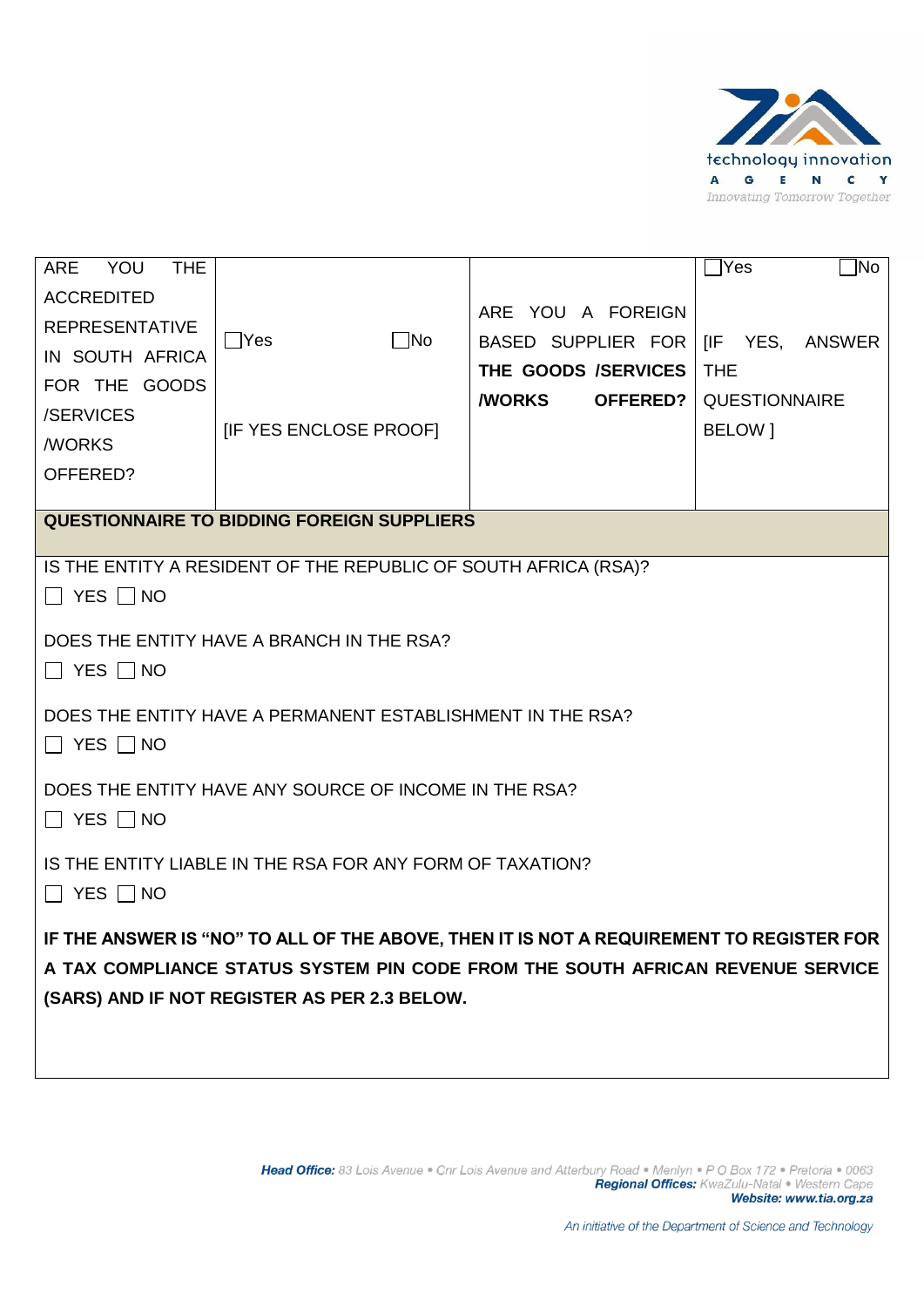**PART B**

technology innovation  $\mathbf{G}$ **E**  $\blacksquare$  $\mathbf{c}$ Y  $\mathbf{A}$ Innovating Tomorrow Together

## **TERMS AND CONDITIONS FOR BIDDING**

| 1. BID SUBMISSION:                                                                                                                                                                                                                                         |
|------------------------------------------------------------------------------------------------------------------------------------------------------------------------------------------------------------------------------------------------------------|
| 1.1. BIDS MUST BE DELIVERED BY THE STIPULATED TIME TO THE<br>CORRECT ADDRESS. LATE BIDS WILL NOT BE ACCEPTED FOR<br>CONSIDERATION.                                                                                                                         |
| 1.2. ALL BIDS MUST BE SUBMITTED ON THE OFFICIAL FORMS<br>PROVIDED-(NOT TO BE RE-TYPED) OR IN THE MANNER<br>PRESCRIBED IN THE BID DOCUMENT.                                                                                                                 |
| 1.3. THIS BID IS SUBJECT TO THE PREFERENTIAL PROCUREMENT<br>POLICY FRAMEWORK ACT, 2000 AND THE PREFERENTIAL<br>PROCUREMENT REGULATIONS, 2017, THE GENERAL CONDITIONS<br>OF CONTRACT (GCC) AND, IF APPLICABLE, ANY OTHER SPECIAL<br>CONDITIONS OF CONTRACT. |
| 1.4. THE SUCCESSFUL BIDDER WILL BE REQUIRED TO FILL IN AND SIGN<br>A WRITTEN CONTRACT FORM (SBD7).                                                                                                                                                         |
| 2. TAX COMPLIANCE REQUIREMENTS                                                                                                                                                                                                                             |
| 2.1 BIDDERS MUST ENSURE COMPLIANCE WITH THEIR TAX OBLIGATIONS.                                                                                                                                                                                             |
| 2.2 BIDDERS ARE REQUIRED TO SUBMIT THEIR UNIQUE PERSONAL<br>IDENTIFICATION NUMBER (PIN) ISSUED BY SARS TO ENABLE<br><b>THE</b><br>ORGAN OF STATE TO VERIFY THE TAXPAYER'S PROFILE AND TAX<br>STATUS.                                                       |
| 2.3 APPLICATION FOR TAX COMPLIANCE STATUS (TCS) PIN MAY BE MADE                                                                                                                                                                                            |

VIA E-FILING THROUGH THE SARS WEBSITE [WWW.SARS.GOV.ZA.](http://www.sars.gov.za/)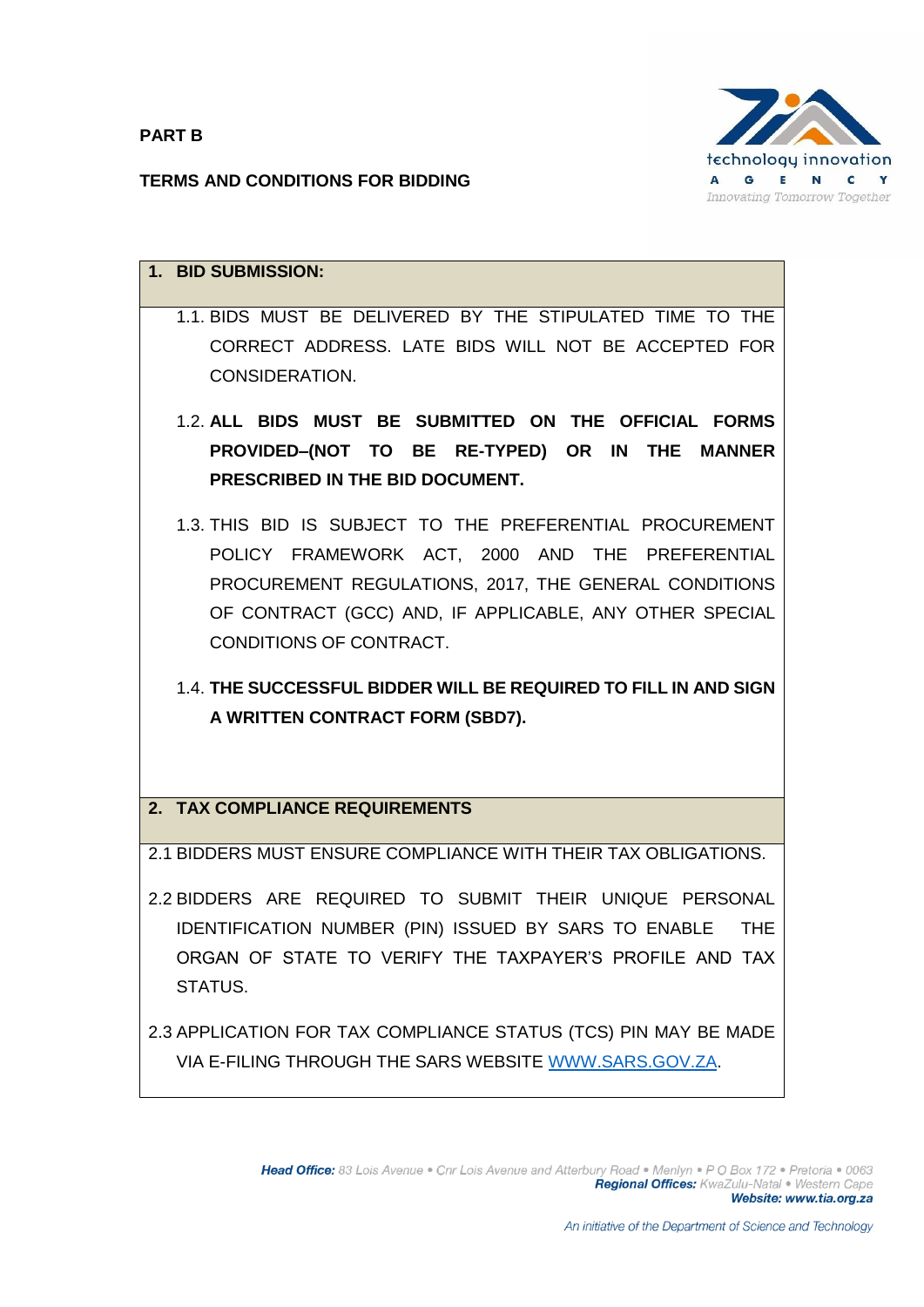

2.4 BIDDERS MAY ALSO SUBMIT A PRINTED TCS CERTIFICATE TOGETHER WITH THE BID.

- 2.5 IN BIDS WHERE CONSORTIA / JOINT VENTURES / SUB-CONTRACTORS ARE INVOLVED, EACH PARTY MUST SUBMIT A SEPARATE TCS CERTIFICATE / PIN / CSD NUMBER.
- 2.6 WHERE NO TCS PIN IS AVAILABLE BUT THE BIDDER IS REGISTERED ON THE CENTRAL SUPPLIER DATABASE (CSD), A CSD NUMBER MUST BE PROVIDED.
- 2.7 NO BIDS WILL BE CONSIDERED FROM PERSONS IN THE SERVICE OF THE STATE, COMPANIES WITH DIRECTORS WHO ARE PERSONS IN THE SERVICE OF THE STATE, OR CLOSE CORPORATIONS WITH MEMBERS PERSONS IN THE SERVICE OF THE STATE."

# **NB: FAILURE TO PROVIDE / OR COMPLY WITH ANY OF THE ABOVE PARTICULARS MAY RENDER THE BID INVALID**.

SIGNATURE OF BIDDER:

……………………………………………

CAPACITY UNDER WHICH THIS BID IS SIGNED:

……………………………………………

(Proof of authority must be submitted e.g. company resolution)

DATE:

…………………………………………...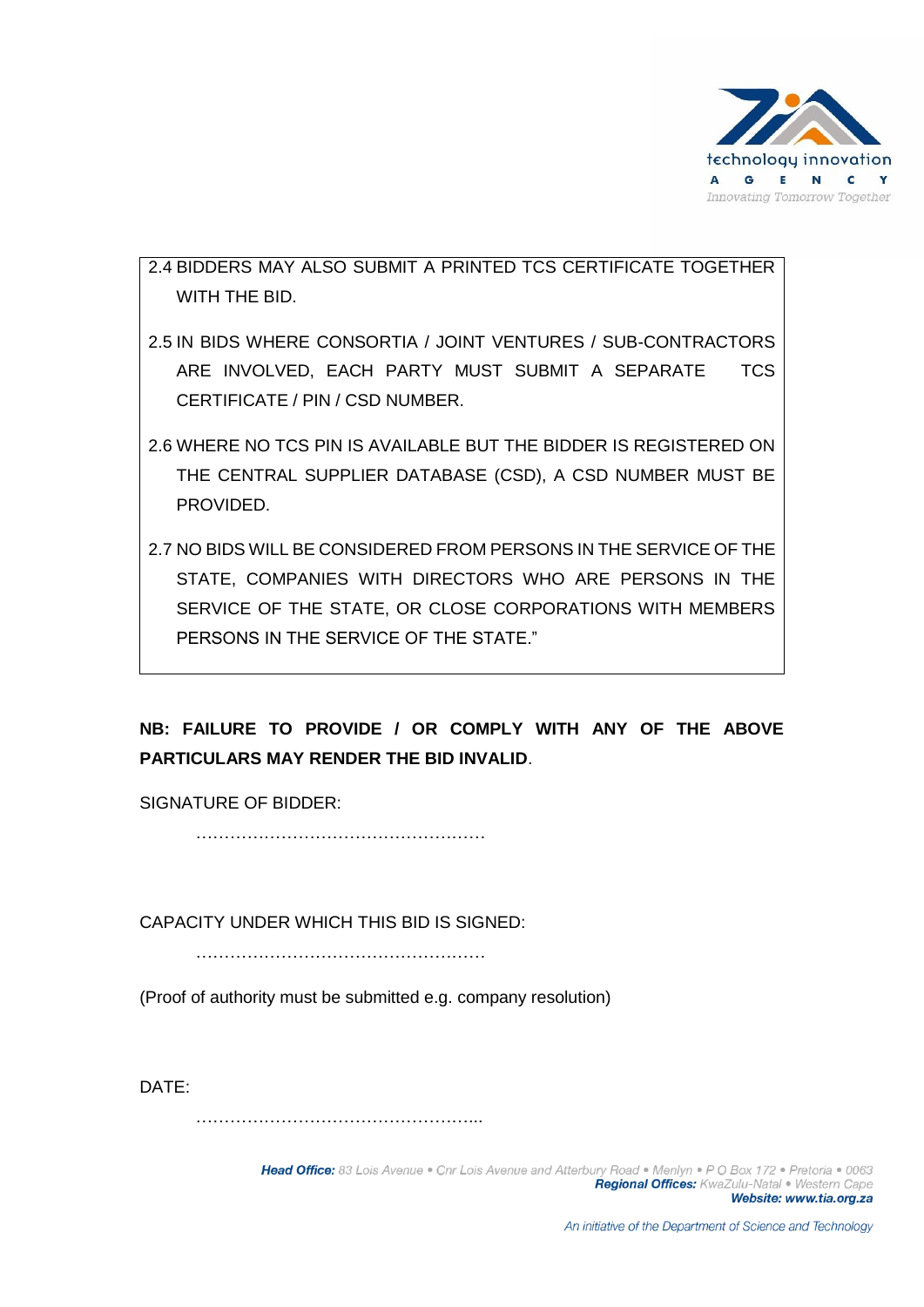

#### **SBD 4**

## **DECLARATION OF INTEREST**

1. Any legal person, including persons employed by the state<sup>1</sup>, or persons having a kinship with persons employed by the state, including a blood relationship, may make an offer or offers in terms of this invitation to bid (includes a price quotation, advertised competitive bid, limited bid or proposal). In view of possible allegations of favouritism, should the resulting bid, or part thereof, be awarded to persons employed by the state, or to persons connected with or related to them, it is required that the bidder or his/her authorised representative declare his/her position in relation to the evaluating/adjudicating authority where-

the bidder is employed by the state; and/or

the legal person on whose behalf the bidding document is signed, has a relationship with persons/a person who are/is involved in the evaluation and or adjudication of the bid(s), or where it is known that such a relationship exists between the person or persons for or on whose behalf the declarant acts and persons who are involved with the evaluation and or adjudication of the bid.

# 2. **In order to give effect to the above, the following questionnaire must be completed and submitted with the bid.**

| 2.1              |                  |  |  |  | Full Name of bidder or his or her representative: |
|------------------|------------------|--|--|--|---------------------------------------------------|
|                  |                  |  |  |  |                                                   |
| 2.2 <sub>2</sub> | Identity Number: |  |  |  |                                                   |
|                  |                  |  |  |  |                                                   |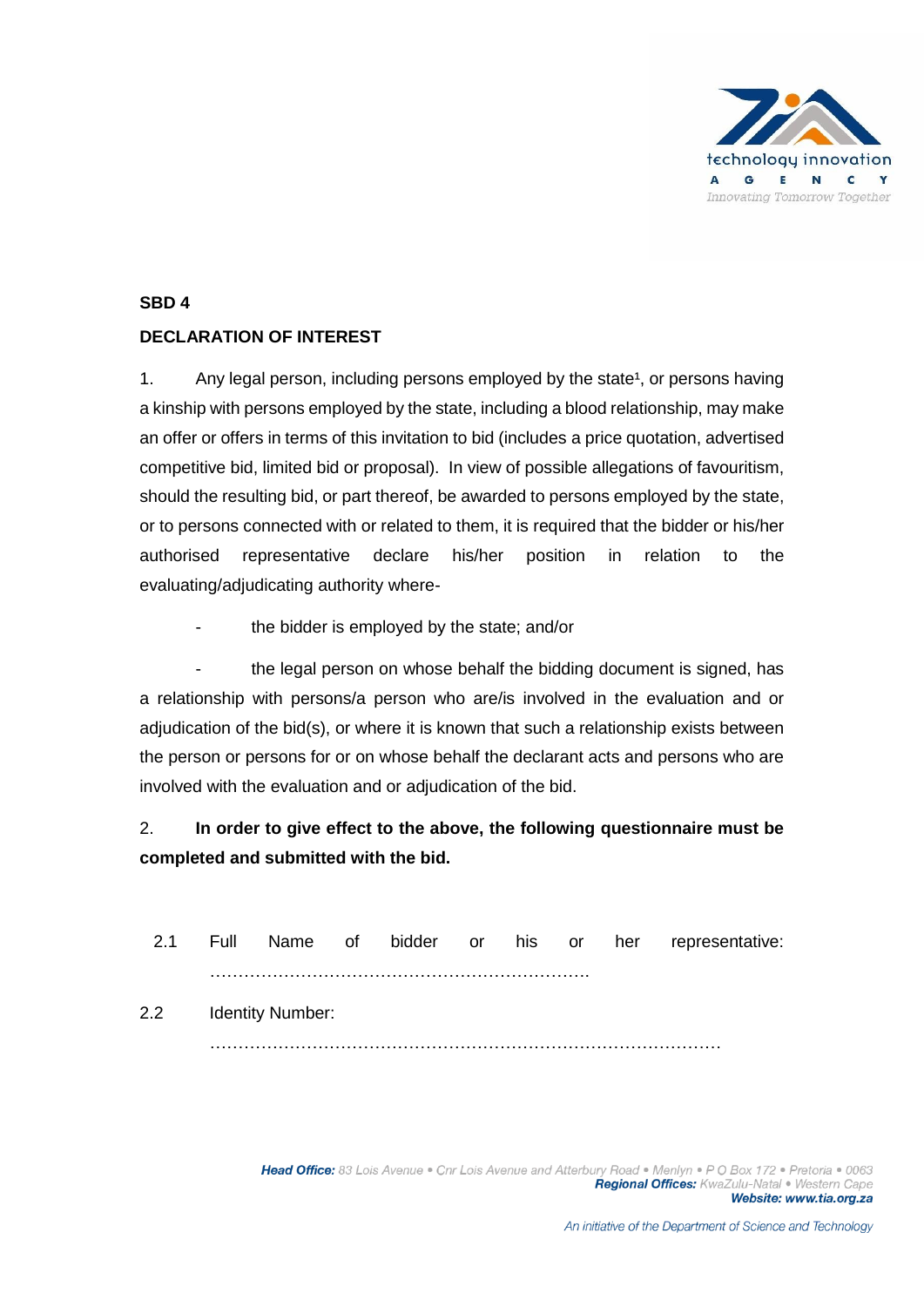| 2.3 |                       | Position occupied in the Company (director, trustee, |         | technology innovation<br>A<br>G<br>Innovating Tomorrow Together | N | Y |
|-----|-----------------------|------------------------------------------------------|---------|-----------------------------------------------------------------|---|---|
| 2.4 | Company               | Registration                                         | Number: |                                                                 |   |   |
| 2.5 | Tax Reference Number: |                                                      |         |                                                                 |   |   |
| 2.6 |                       |                                                      |         |                                                                 |   |   |
| 2.7 | <b>VAT</b>            | Registration                                         |         | Number:                                                         |   |   |

2.6.1 The names of all directors / trustees / shareholders / members, their individual identity numbers, tax reference numbers and, if applicable, employee / persal numbers must be indicated in paragraph 3 below.

 $1^{\circ}$ State" means –

 (a) any national or provincial department, national or provincial public entity or constitutional institution within the meaning of the Public Finance Management Act, 1999 (Act No. 1 of 1999);

- (b) any municipality or municipal entity;
- (c) provincial legislature;
- (d) national Assembly or the national Council of provinces; or
- (e) Parliament.

²"Shareholder" means a person who owns shares in the company and is actively involved in the management of the enterprise or business and exercises control over the enterprise.

**BACK**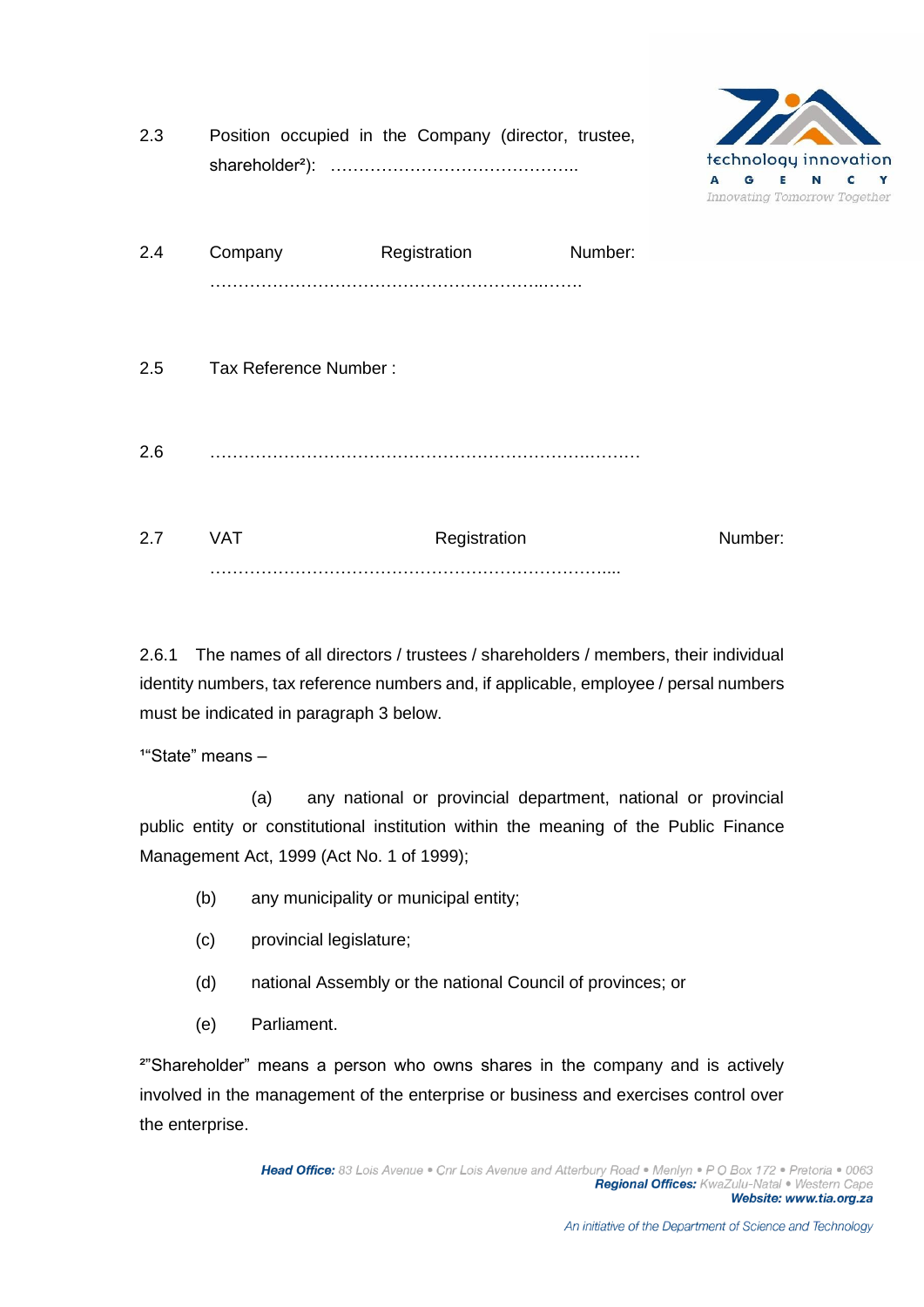2.7 Are you or any person connected with the bidder **YES / NO**



presently employed by the state?

2.7.1 If so, furnish the following particulars:

Name of person / director / trustee / shareholder/ member: ……....……………………………… Name of state institution at which you or the person connected to the bidder is employed : ……………………………………… Position occupied in the state institution:…………………………………… Any other particulars: ……………………………………………………………… ………………………………………………………………

………………………………………………………………

2.7.2 If you are presently employed by the state, did you obtain the appropriate authority to undertake remunerative work outside employment in the public sector?

#### **YES / NO**

2.7.2.1 If yes, did you attach proof of such authority to the bid document?

#### **YES / NO**

(Note: Failure to submit proof of such authority, where applicable, may result in the disqualification of the bid.

2.7.2.2 If no, furnish reasons for non-submission of such proof:

…………………………………………………………………….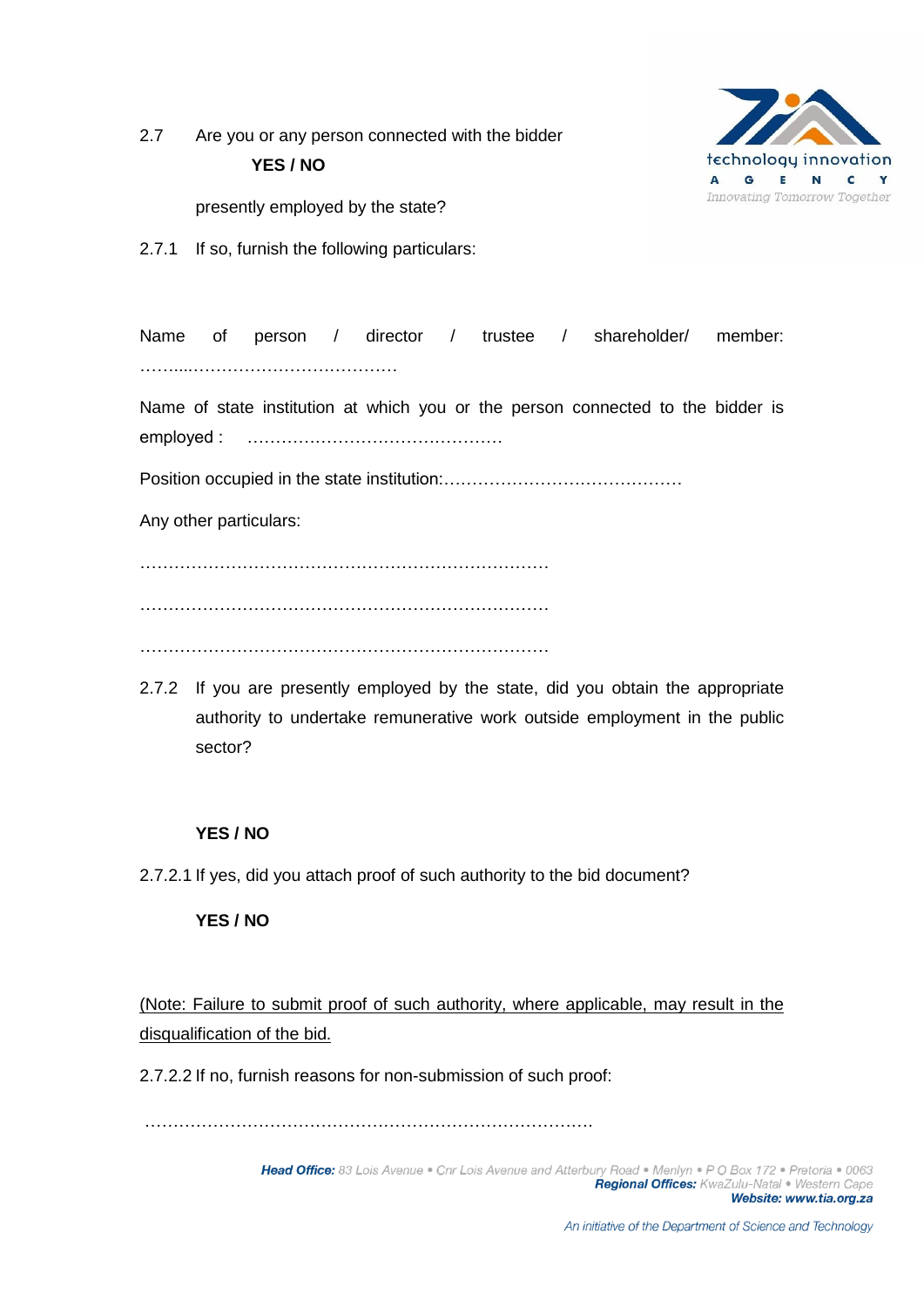

……………………………………………………………………. …………………………………………………………………….

2.8 Did you or your spouse, or any of the company's directors / trustees /shareholder/ members or their spouses conduct business with the state in the previous twelve months?

## **YES / NO**

2.8.1 If so, furnish particulars:

………………………………………………………………….. ………………………………………………………………….. …………………………………………………………………...

2.9 Do you, or any person connected with the bidder, have any relationship (family, friend, other) with a person employed by the state and who may be involved with the evaluation and or adjudication of this bid?

#### **YES / NO**

2.9.1If so, furnish particulars.

……………………………………………………………...

…………………………………………………………..….

2.10 Are you, or any person connected with the bidder, aware of any relationship (family, friend, other) between any other bidder and any person employed by the state who may be involved with the evaluation and or adjudication of this bid?

## **YES/NO**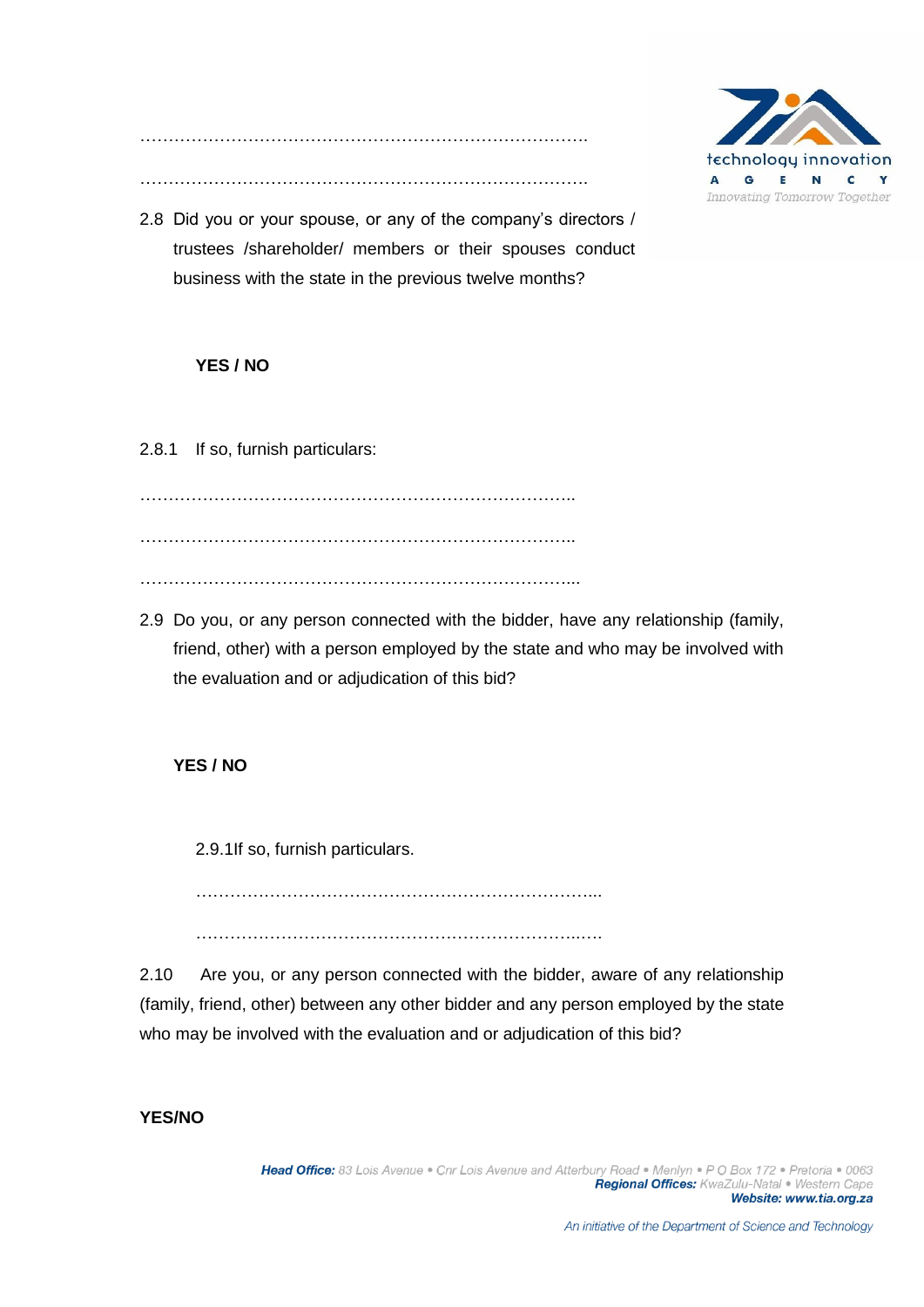

2.10.1 If so, furnish particulars**.**

……………………………………………………………… ………………………………………………………………

2.11 Do you or any of the directors / trustees / shareholders / members of the company have any Interest in any other related companies whether or not they are bidding for this contract?

# **YES/NO**

2.11.1 If so, furnish particulars:

 $\mathcal{L}^{(n)}$ 

…………………………………………………………………………….

3 Full details of directors / trustees / members / shareholders.

| <b>Full Name</b> | <b>Identity</b><br><b>Number</b> | <b>Personal</b><br>Tax<br><b>Reference Number</b> | <b>Employee</b><br><b>State</b><br>Number / Personnel<br><b>Number</b> |
|------------------|----------------------------------|---------------------------------------------------|------------------------------------------------------------------------|
|                  |                                  |                                                   |                                                                        |
|                  |                                  |                                                   |                                                                        |
|                  |                                  |                                                   |                                                                        |
|                  |                                  |                                                   |                                                                        |
|                  |                                  |                                                   |                                                                        |
|                  |                                  |                                                   |                                                                        |
|                  |                                  |                                                   |                                                                        |
|                  |                                  |                                                   |                                                                        |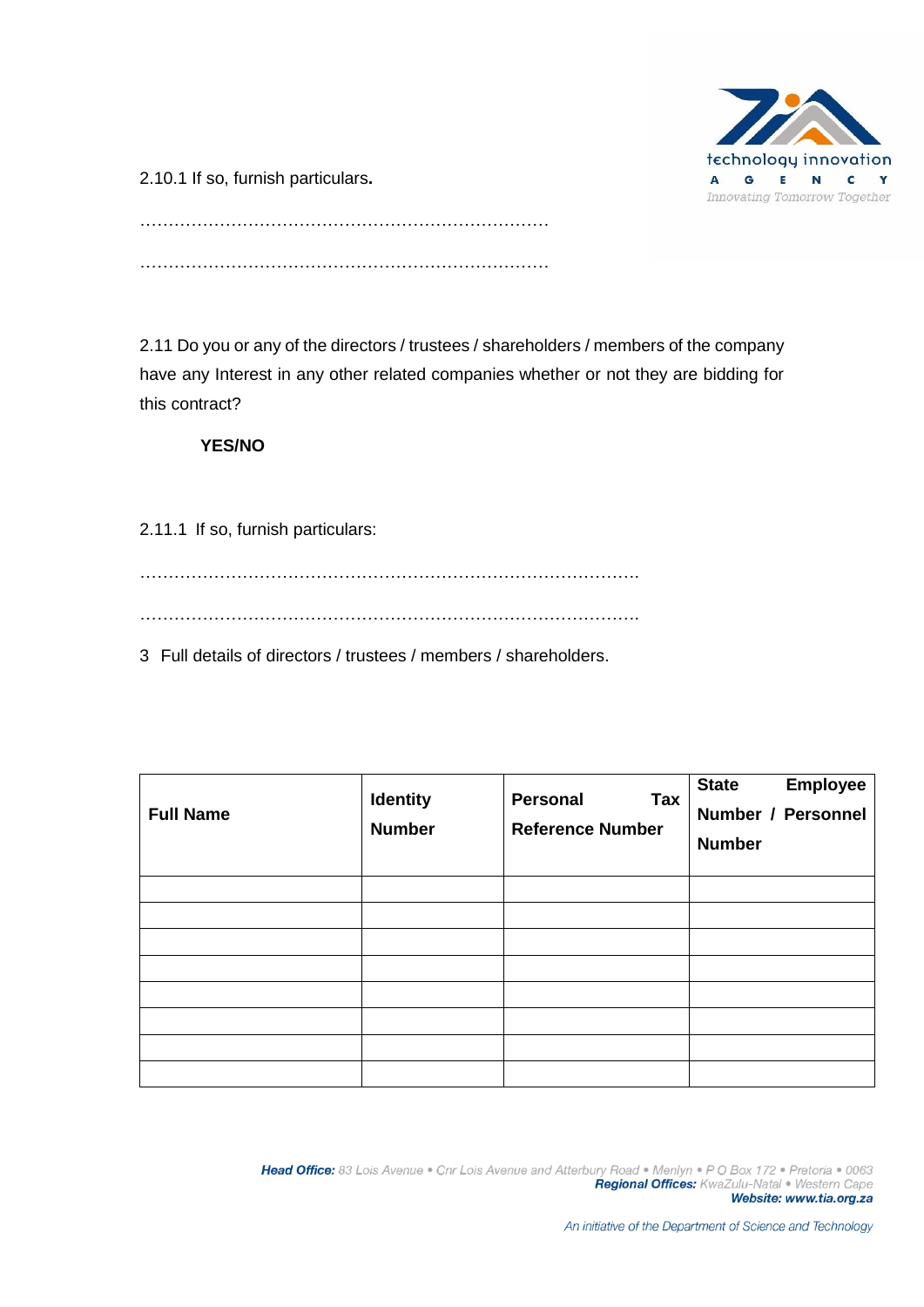4 DECLARATION



I, THE UNDERSIGNED

(NAME)………………………………………………………………………

CERTIFY THAT THE INFORMATION FURNISHED IN PARAGRAPHS 2 and 3 ABOVE IS CORRECT.

I ACCEPT THAT THE STATE MAY REJECT THE BID OR ACT AGAINST ME IN TERMS OF PARAGRAPH 23 OF THE GENERAL CONDITIONS OF CONTRACT SHOULD THIS DECLARATION PROVE TO BE FALSE.

| Signature | Date           |
|-----------|----------------|
|           |                |
|           |                |
|           |                |
| Position  | Name of Bidder |

**SBD 6.1**

### **PREFERENCE POINTS CLAIM FORM IN TERMS OF THE PREFERENTIAL PROCUREMENT REGULATIONS 2017**

This preference form must form part of all bids invited. It contains general information and serves as a claim form for preference points for Broad-Based Black Economic Empowerment (B-BBEE) Status Level of Contribution

**NB: BEFORE COMPLETING THIS FORM, BIDDERS MUST STUDY THE GENERAL CONDITIONS, DEFINITIONS AND DIRECTIVES APPLICABLE**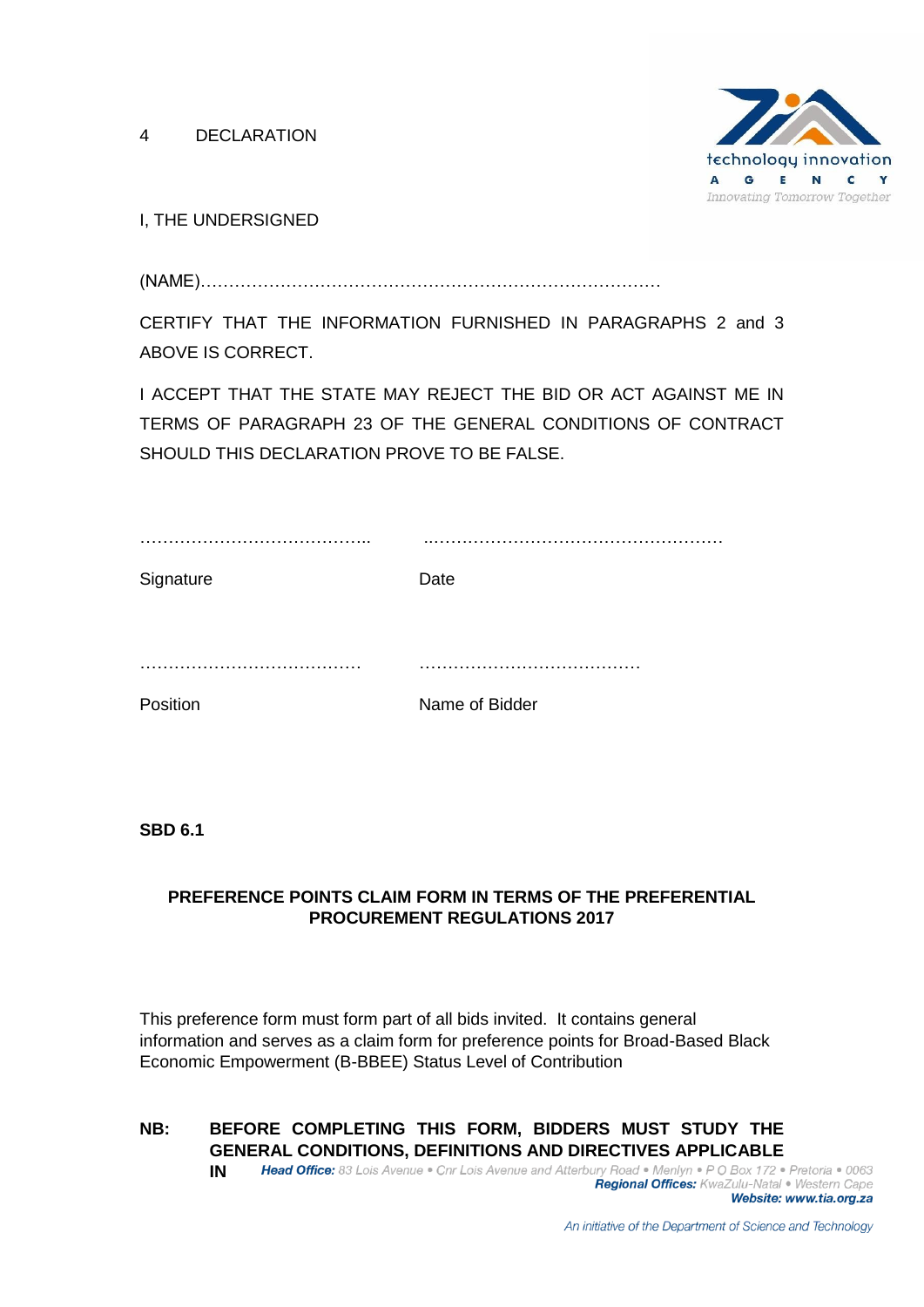

## **1. GENERAL CONDITIONS**

- 1.1 The following preference point systems are applicable to all bids:
	- the 80/20 system for requirements with a Rand value of up to R50 000 000 (all applicable taxes included); and
	- the 90/10 system for requirements with a Rand value above R50 000 000 (all applicable taxes included).

#### 1.2

- a) The value of this bid is estimated to exceed/not exceed R50 000 000 (all applicable taxes included) and therefore the preference point system shall be applicable; or
- b) Either the 80/20 or 90/10 preference point system will be applicable to this tender (*delete whichever is not applicable for this tender*).
- 1.3 Points for this bid shall be awarded for:
	- (a) Price; and
	- (b) B-BBEE Status Level of Contributor.
- 1.4 The maximum points for this bid are allocated as follows:

|                                                      | <b>POINTS</b> |
|------------------------------------------------------|---------------|
| <b>PRICE</b>                                         |               |
| <b>B-BBEE STATUS LEVEL OF CONTRIBUTOR</b>            |               |
| Total points for Price and B-BBEE must not<br>exceed | 100           |

- 1.5 Failure on the part of a bidder to submit proof of B-BBEE Status level of contributor together with the bid, will be interpreted to mean that preference points for B-BBEE status level of contribution are not claimed.
- 1.6 The purchaser reserves the right to require of a bidder, either before a bid is adjudicated or at any time subsequently, to substantiate any claim in regard to preferences, in any manner required by the purchaser.

#### **2. DEFINITIONS**

- (a) **"B-BBEE"** means broad-based black economic empowerment as defined in section 1 of the Broad-Based Black Economic Empowerment Act;
- (b) "**B-BBEE status level of contributor"** means the B-BBEE status of an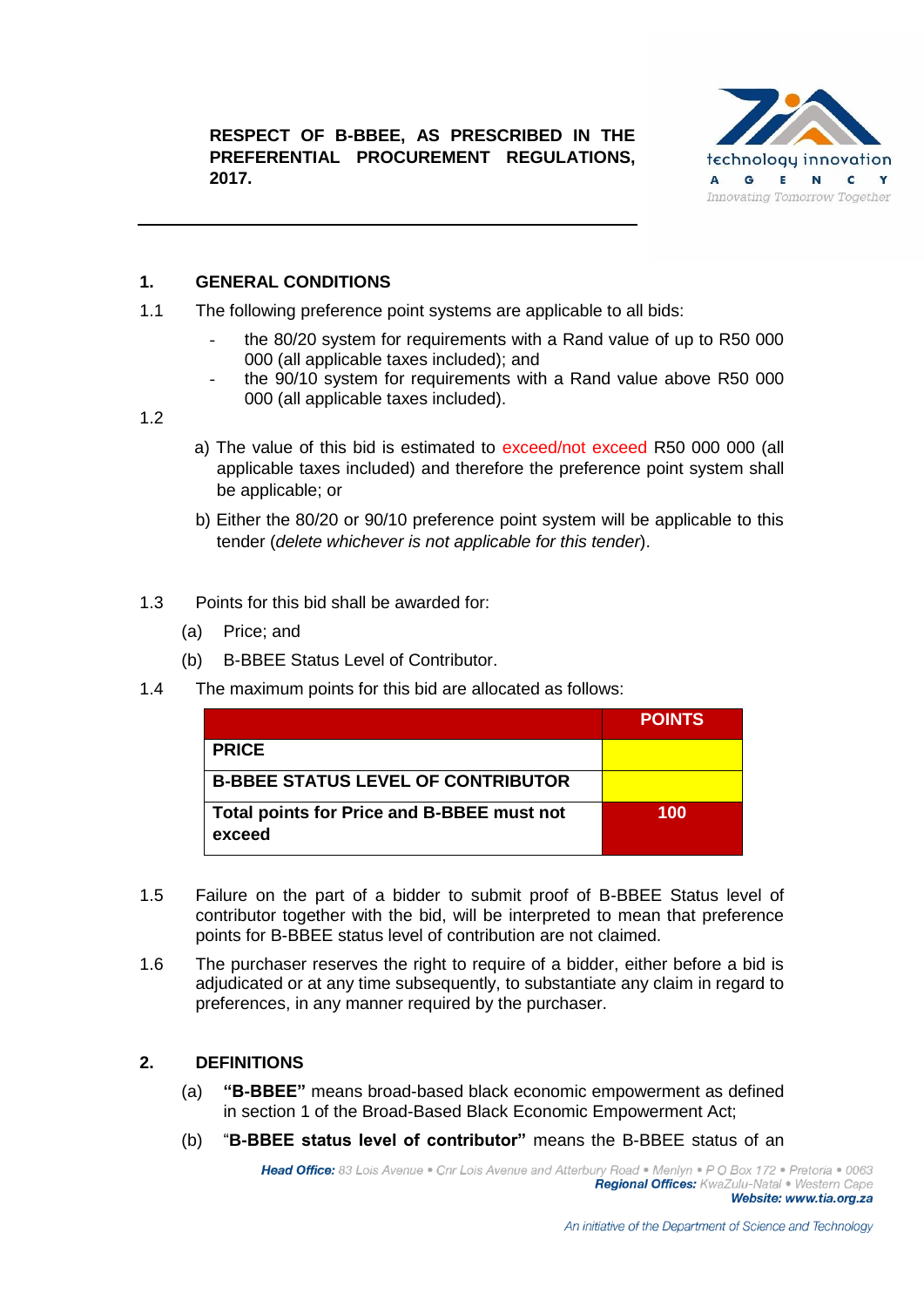entity in terms of a code of good practice on black economic empowerment, issued in terms of section 9(1) of the Broad-Based Black Economic Empowerment Act;



- (c) **"bid"** means a written offer in a prescribed or stipulated form in response to an invitation by an organ of state for the provision of goods or services, through price quotations, advertised competitive bidding processes or proposals;
- (d) **"Broad-Based Black Economic Empowerment Act"** means the Broad-Based Black Economic Empowerment Act, 2003 (Act No. 53 of 2003);
- **(e) "EME"** means an Exempted Micro Enterprise in terms of a code of good practice on black economic empowerment issued in terms of section 9 (1) of the Broad-Based Black Economic Empowerment Act;
- (f) **"functionality"** means the ability of a tenderer to provide goods or services in accordance with specifications as set out in the tender documents.
- (g) **"prices"** includes all applicable taxes less all unconditional discounts;
- (h) **"proof of B-BBEE status level of contributor"** means:
	- **1)** B-BBEE Status level certificate issued by an authorized body or person;
	- **2)** A sworn affidavit as prescribed by the B-BBEE Codes of Good Practice;
	- **3)** Any other requirement prescribed in terms of the B-BBEE Act;
	- (i) **"QSE"** means a qualifying small business enterprise in terms of a code of good practice on black economic empowerment issued in terms of section 9 (1) of the Broad-Based Black Economic Empowerment Act;
- *(j)* **"rand value"** means the total estimated value of a contract in Rand, calculated at the time of bid invitation, and includes all applicable taxes;

#### **3. POINTS AWARDED FOR PRICE**

#### **3.1 THE 80/20 OR 90/10 PREFERENCE POINT SYSTEMS**

A maximum of 80 or 90 points is allocated for price on the following basis:

**80/20 or 90/10**

$$
Ps = 80\left(1 - \frac{Pt - P \min P}{ \min}\right) \qquad \text{or} \qquad \qquad Ps = 90\left(1 - \frac{Pt - P \min P}{ \min}\right)
$$

**Where** 

- Ps = Points scored for price of bid under consideration
- $Pt =$  Price of bid under consideration

Head Office: 83 Lois Avenue . Cnr Lois Avenue and Atterbury Road . Menlyn . P O Box 172 . Pretoria . 0063 Regional Offices: KwaZulu-Natal . Western Cape Website: www.tia.org.za

 $\overline{\phantom{a}}$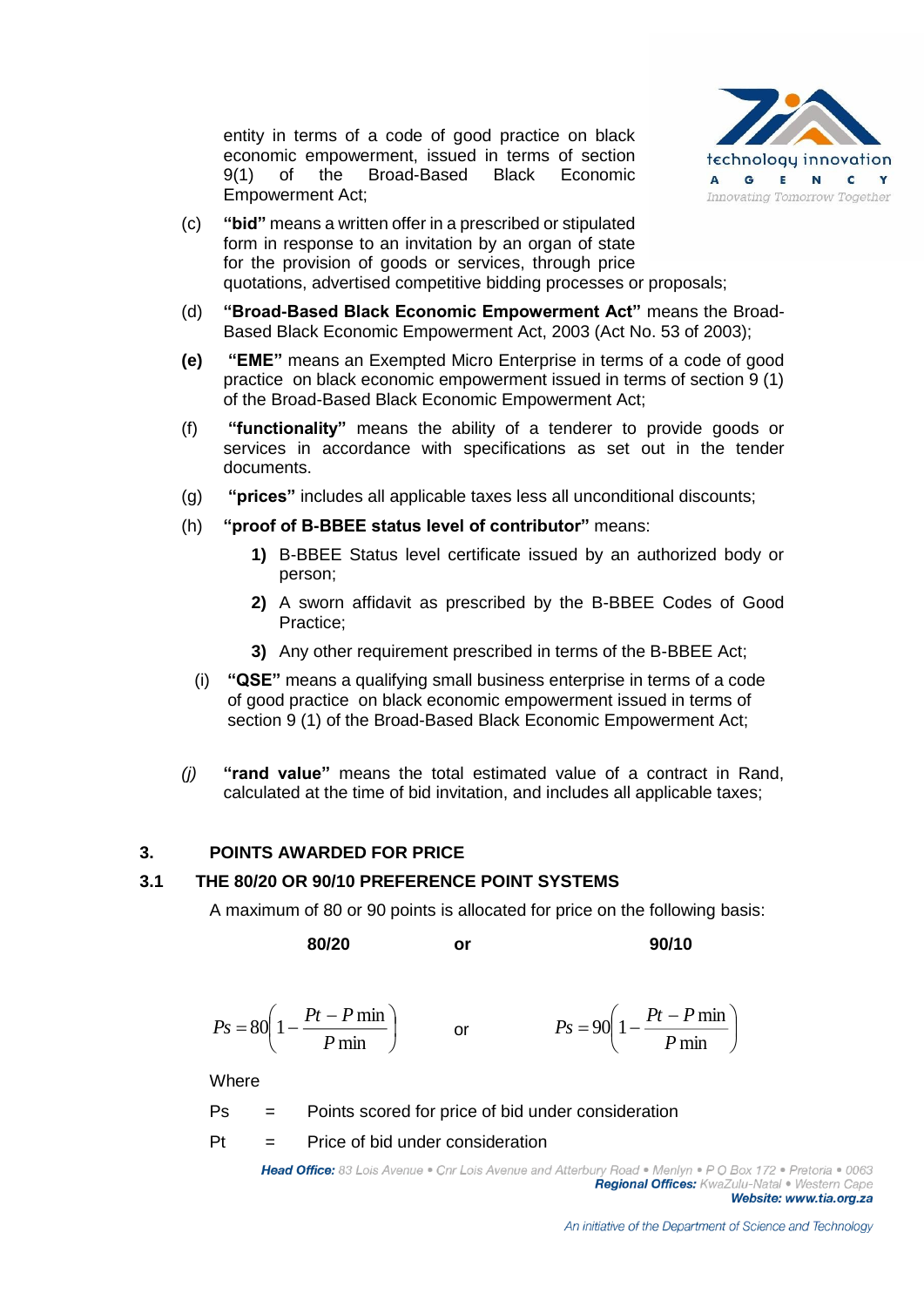

#### **4. POINTS AWARDED FOR B-BBEE STATUS LEVEL OF CONTRIBUTOR**

4.1 In terms of Regulation 6 (2) and 7 (2) of the Preferential Procurement Regulations, preference points must be awarded to a bidder for attaining the B-BBEE status level of contribution in accordance with the table below:

| <b>B-BBEE Status Level</b><br>of Contributor | <b>Number of points</b><br>(90/10 system) | <b>Number of points</b><br>(80/20 system) |
|----------------------------------------------|-------------------------------------------|-------------------------------------------|
| 1                                            | 10                                        | 20                                        |
| $\overline{2}$                               | 9                                         | 18                                        |
| 3                                            | 6                                         | 14                                        |
| $\overline{4}$                               | 5                                         | 12                                        |
| 5                                            | $\overline{4}$                            | 8                                         |
| 6                                            | 3                                         | 6                                         |
| $\overline{7}$                               | $\overline{2}$                            | $\overline{4}$                            |
| 8                                            | 1                                         | $\overline{2}$                            |
| Non-compliant<br>contributor                 | 0                                         | 0                                         |

#### **5. BID DECLARATION**

5.1 Bidders who claim points in respect of B-BBEE Status Level of Contribution must complete the following:

#### **6. B-BBEE STATUS LEVEL OF CONTRIBUTOR CLAIMED IN TERMS OF PARAGRAPHS 1.4 AND 4.1**

6.1 B-BBEE Status Level of Contributor: . = ………(maximum of 10 or 20 points)

> (Points claimed in respect of paragraph 7.1 must be in accordance with the table reflected in paragraph 4.1 and must be substantiated by relevant proof of B-BBEE status level of contributor.

#### **7. SUB-CONTRACTING**

7.1 Will any portion of the contract be sub-contracted?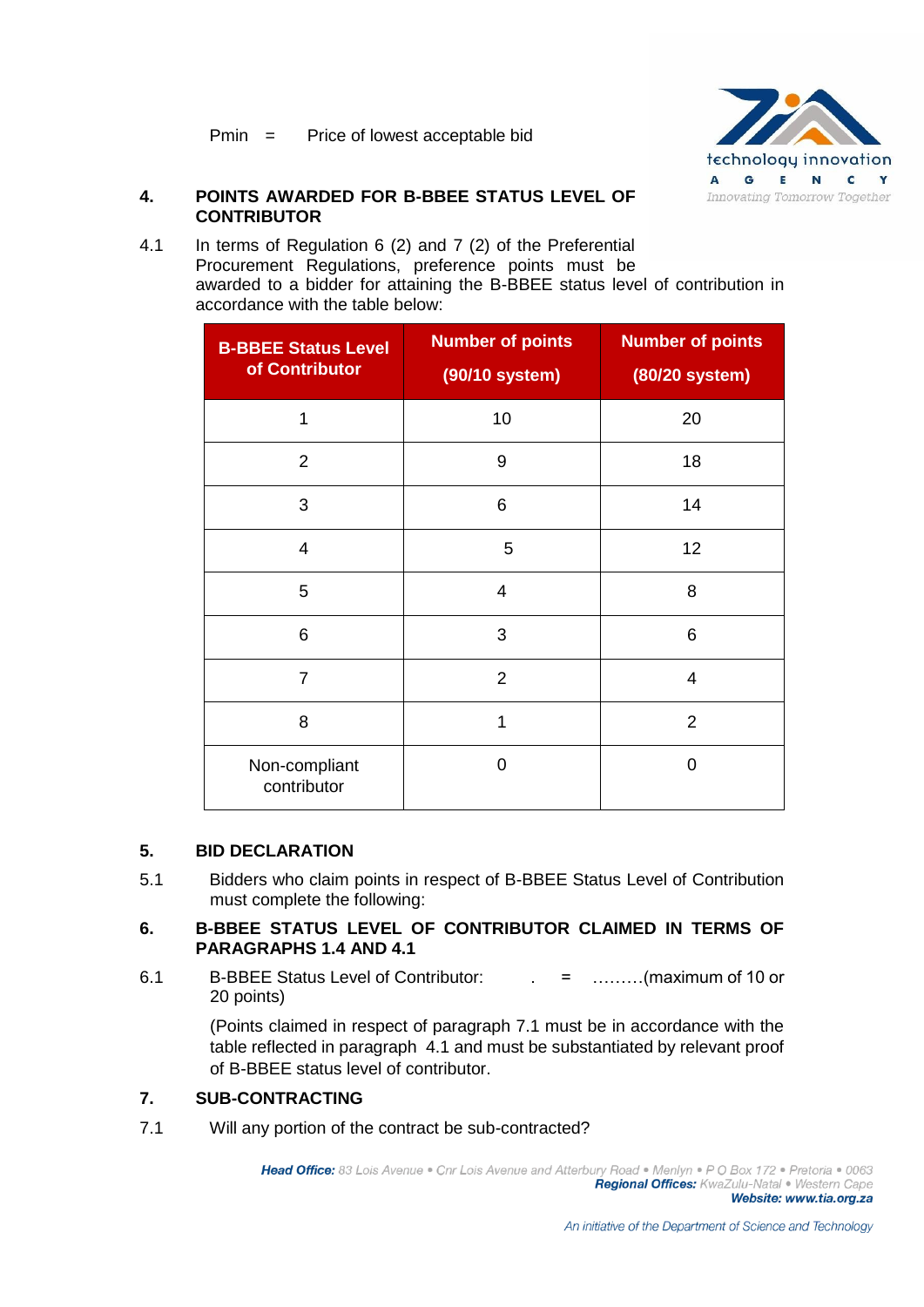(*Tick applicable box*)



|  | - | . . |  |
|--|---|-----|--|
|--|---|-----|--|

7.1.1 If yes, indicate:

|     | i) What | percentage | the. | contract | will | be |
|-----|---------|------------|------|----------|------|----|
|     |         |            |      |          |      |    |
| --- |         |            |      |          |      |    |

- ii) The mame of the subcontractor…………………………………………………………..
- iii) The B-BBEE status level of the subcontractor......................................……………..
- iv) Whether the sub-contractor is an EME or QSE *(Tick applicable box*)



v) Specify, by ticking the appropriate box, if subcontracting with an enterprise in terms of Preferential Procurement Regulations,2017:

| Designated Group: An EME or QSE which is at last 51% owned | <b>EME</b> | <b>QSE</b> |
|------------------------------------------------------------|------------|------------|
| bv:                                                        |            | $\sqrt{ }$ |
| Black people                                               |            |            |

Black people who are youth

Black people who are women

Black people with disabilities

Black people living in rural or underdeveloped areas or townships

Cooperative owned by black people

Black people who are military veterans

#### **OR**

Any EME

Any QSE

# 8. **DECLARATION WITH REGARD TO COMPANY/FIRM**

| 8.1 | Name |              |
|-----|------|--------------|
|     |      |              |
|     | .    |              |
| 8.2 | VAT  | registration |

Head Office: 83 Lois Avenue . Cnr Lois Avenue and Atterbury Road . Menlyn . P O Box 172 . Pretoria . 0063 Regional Offices: KwaZulu-Natal . Western Cape

Website: www.tia.org.za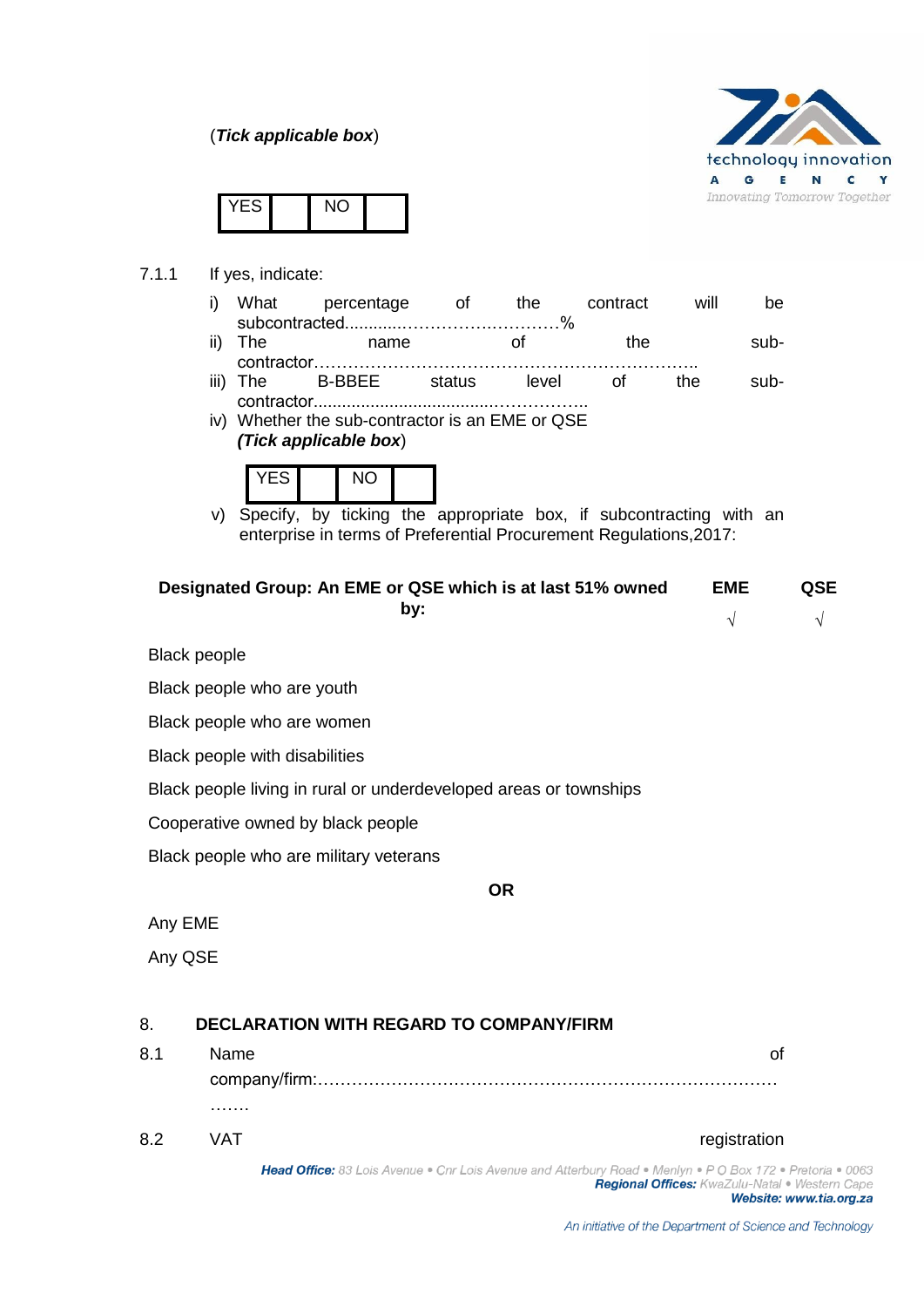

|        | registration<br>Company                                                                                                                                   |
|--------|-----------------------------------------------------------------------------------------------------------------------------------------------------------|
|        | <b>TYPE OF COMPANY/ FIRM</b>                                                                                                                              |
| $\Box$ | Partnership/Joint Venture / Consortium                                                                                                                    |
| $\Box$ | One person business/sole propriety                                                                                                                        |
| $\Box$ | Close corporation                                                                                                                                         |
| $\Box$ | Company                                                                                                                                                   |
| $\Box$ | (Pty) Limited                                                                                                                                             |
|        | [TICK APPLICABLE BOX]                                                                                                                                     |
|        | DESCRIBE PRINCIPAL BUSINESS ACTIVITIES                                                                                                                    |
|        |                                                                                                                                                           |
|        |                                                                                                                                                           |
|        |                                                                                                                                                           |
|        |                                                                                                                                                           |
|        | <b>COMPANY CLASSIFICATION</b>                                                                                                                             |
| $\Box$ | Manufacturer                                                                                                                                              |
| $\Box$ | Supplier                                                                                                                                                  |
| $\Box$ | Professional service provider                                                                                                                             |
| $\Box$ | Other service providers, e.g. transporter, etc.                                                                                                           |
|        | [TICK APPLICABLE BOX]                                                                                                                                     |
|        | Total<br>number<br>years the<br>company/firm<br>of<br>has<br>in<br>been                                                                                   |
|        | I/we, the undersigned, who is / are duly authorised to do so on behalf of the<br>company/firm, certify that the points claimed, based on the B-BBE status |

level of contributor indicated in paragraphs 1.4 and 6.1 of the foregoing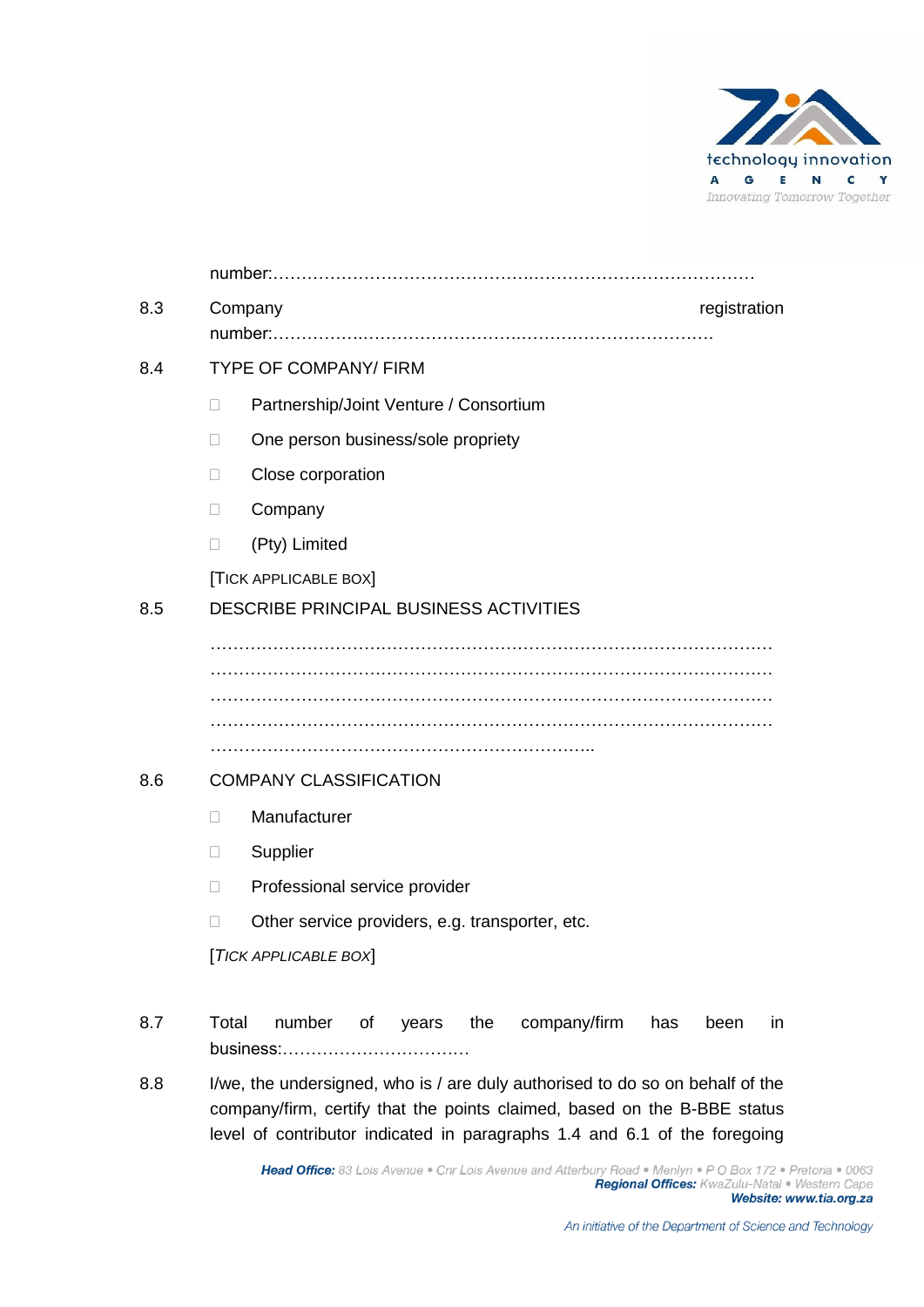certificate, qualifies the company/ firm for the preference(s) shown and I / we acknowledge that:



- i) The information furnished is true and correct;
- ii) The preference points claimed are in accordance with the General Conditions as indicated in paragraph 1 of this form;
- iii) In the event of a contract being awarded as a result of points claimed as shown in paragraphs 1.4 and 6.1, the contractor may be required to furnish documentary proof to the satisfaction of the purchaser that the claims are correct;
- iv) If the B-BBEE status level of contributor has been claimed or obtained on a fraudulent basis or any of the conditions of contract have not been fulfilled, the purchaser may, in addition to any other remedy it may have –
	- (a) disqualify the person from the bidding process;
	- (b) recover costs, losses or damages it has incurred or suffered as a result of that person's conduct;
	- (c) cancel the contract and claim any damages which it has suffered as a result of having to make less favourable arrangements due to such cancellation;
	- (d) recommend that the bidder or contractor, its shareholders and directors, or only the shareholders and directors who acted on a fraudulent basis, be restricted by the National Treasury from obtaining business from any organ of state for a period not exceeding 10 years, after the *audi alteram partem* (hear the other side) rule has been applied; and
	- (e) forward the matter for criminal prosecution.

| <b>WITNESSES</b> |                            |
|------------------|----------------------------|
|                  | SIGNATURE(S) OF BIDDERS(S) |
| ົ<br>            | DATE:<br><b>ADDDECC</b>    |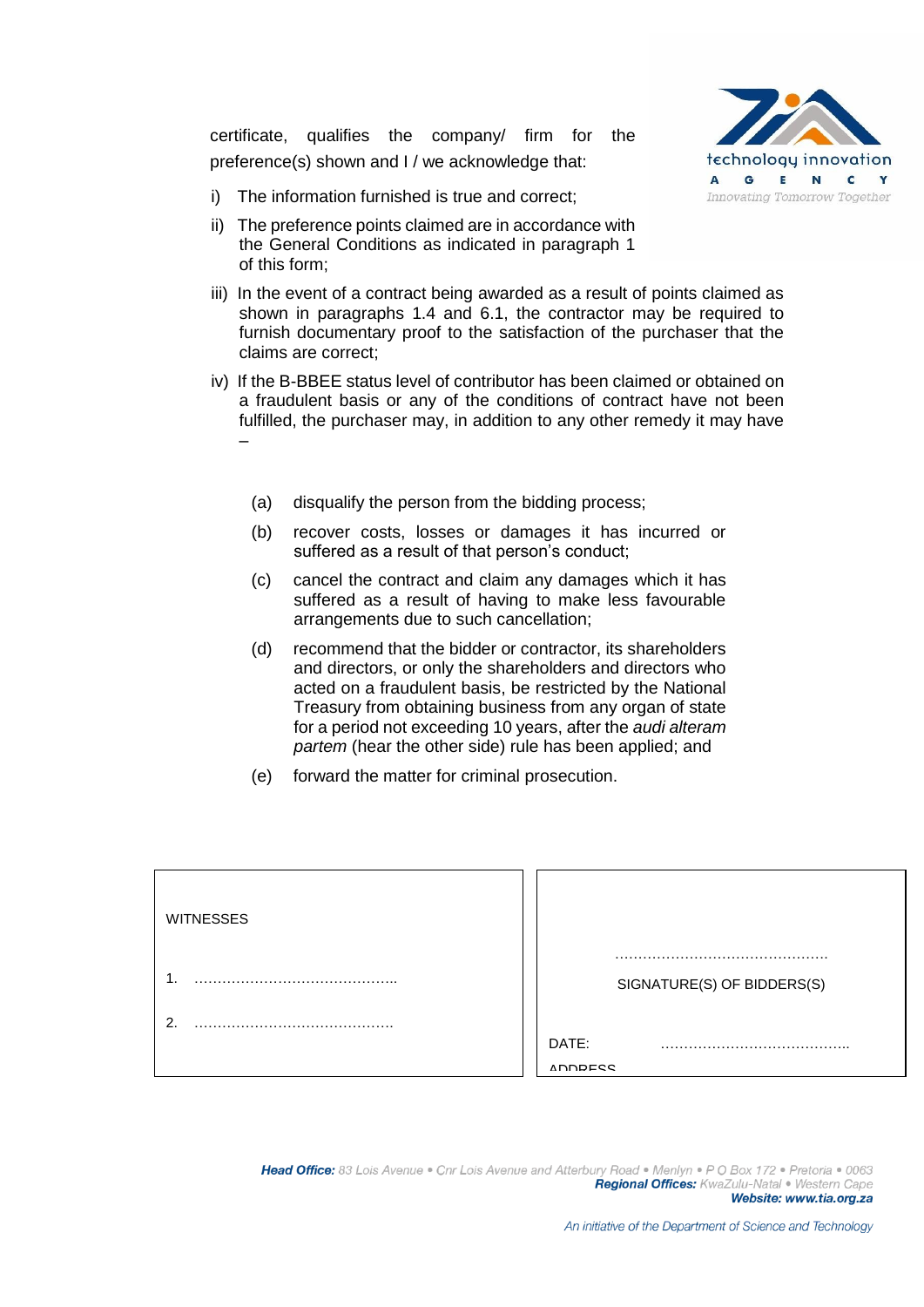

# **2 DECLARATION OF BIDDER'S PAST SUPPLY CHAIN MANAGEMENT PRACTICES**

- 1 This Standard Bidding Document must form part of all bids invited.
- 2 It serves as a declaration to be used by institutions in ensuring that when goods and services are being procured, all reasonable steps are taken to combat the abuse of the supply chain management system.
- 3 The bid of any bidder may be disregarded if that bidder, or any of its directors have
	- a. abused the institution's supply chain management system;
	- b. committed fraud or any other improper conduct in relation to such system; or
	- c. failed to perform on any previous contract.
- **4 In order to give effect to the above, the following questionnaire must be completed and submitted with the bid.**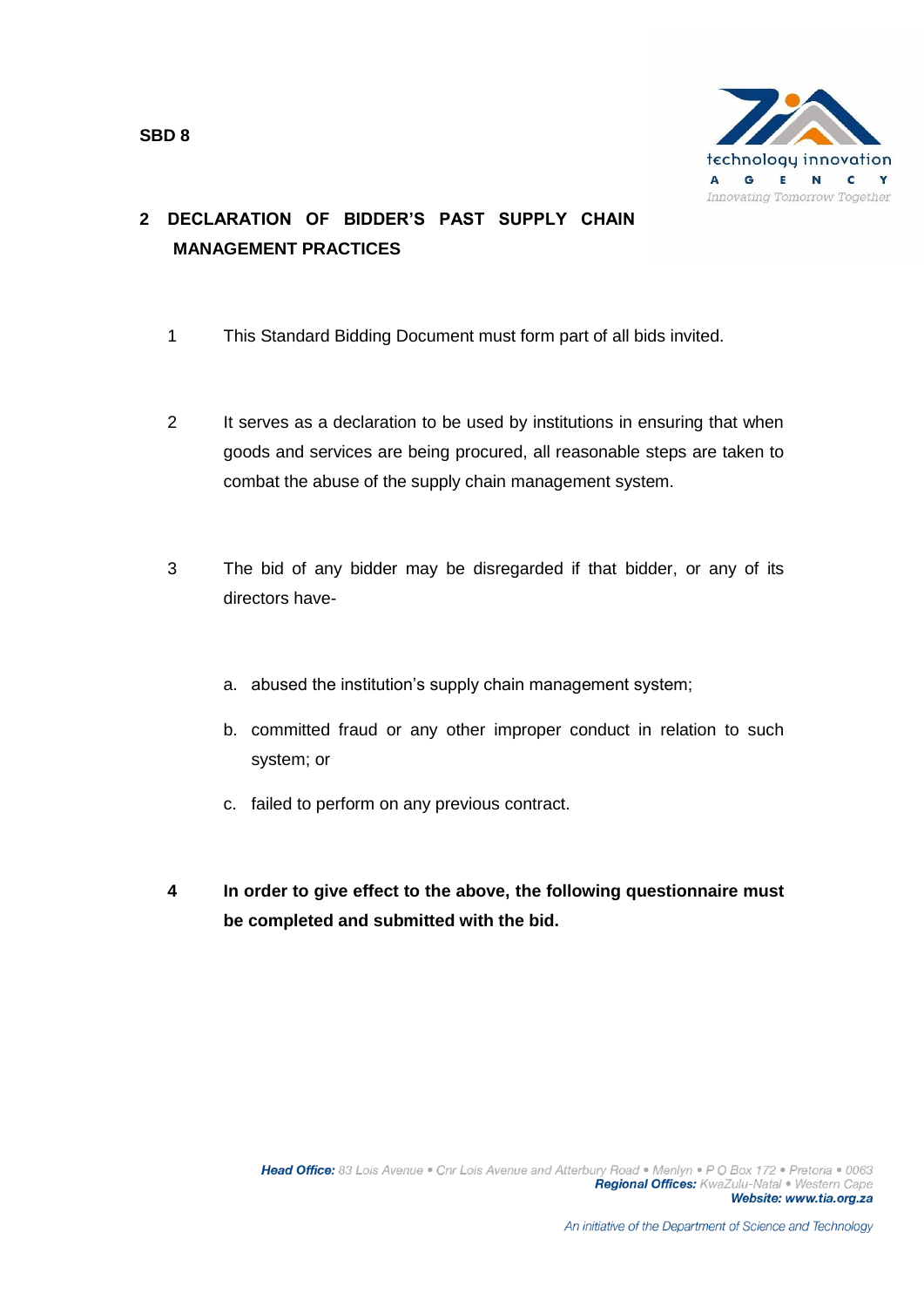

| 4.1   | Is the bidder or any of its directors listed on the National                                                                                                                                            | Yes    | <b>No</b> |
|-------|---------------------------------------------------------------------------------------------------------------------------------------------------------------------------------------------------------|--------|-----------|
|       | Treasury's Database of Restricted Suppliers as companies or<br>persons prohibited from doing business with the public sector?                                                                           | $\Box$ |           |
|       | (Companies or persons who are listed on this Database<br>were informed in writing of this restriction by the                                                                                            |        |           |
|       | Accounting Officer/Authority of the institution that<br>imposed the restriction after the audi alteram partem rule                                                                                      |        |           |
|       | was applied).                                                                                                                                                                                           |        |           |
|       | The Database of Restricted Suppliers now resides on the<br>National Treasury's website ( <b>www.treasury.gov.za</b> ) and can<br>be accessed by clicking on its link at the bottom of the home<br>page. |        |           |
| 4.1.1 | If so, furnish particulars:                                                                                                                                                                             |        |           |
|       |                                                                                                                                                                                                         |        |           |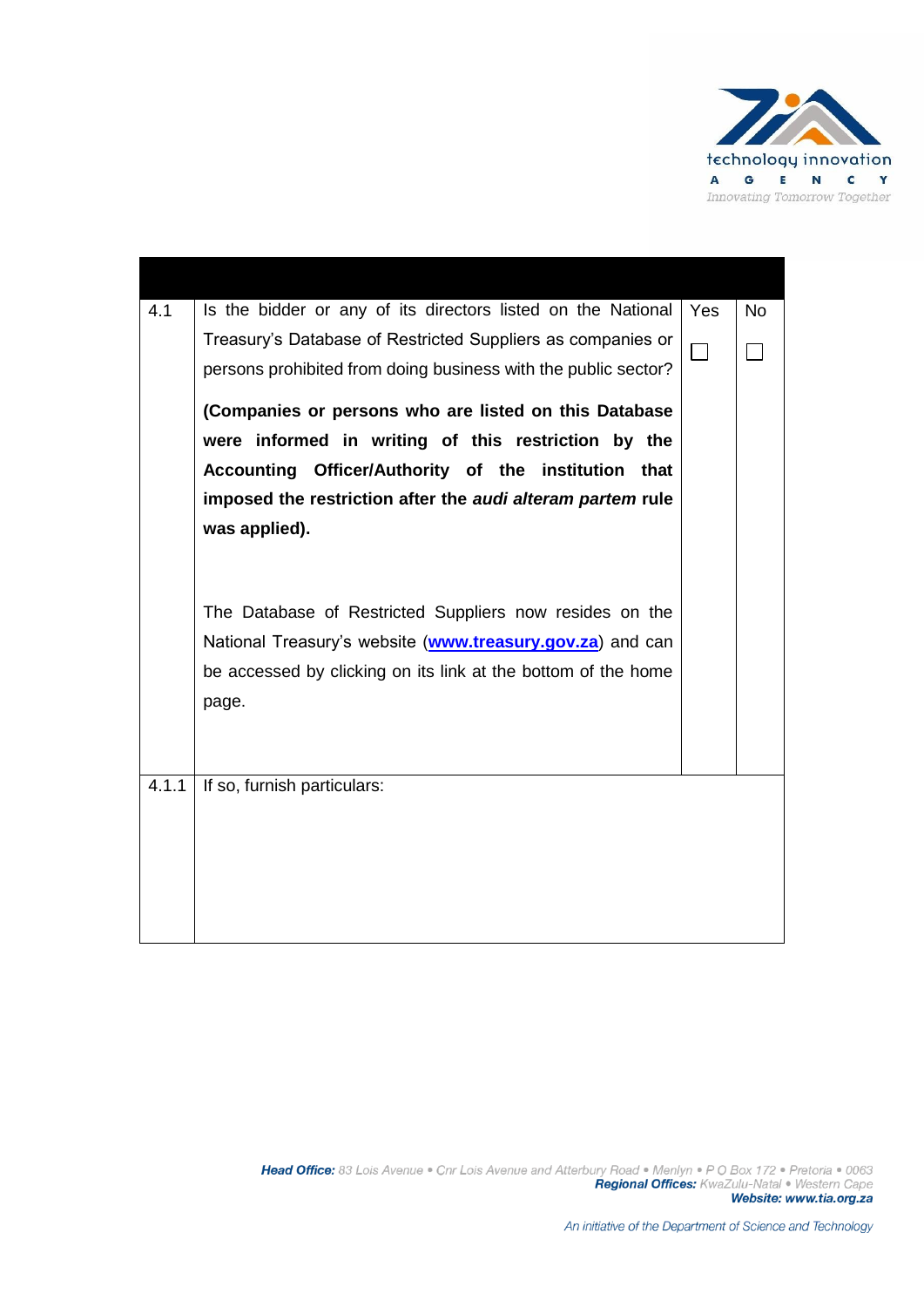

| 4.2   | Is the bidder or any of its directors listed on the Register for | Yes                         | <b>No</b> |
|-------|------------------------------------------------------------------|-----------------------------|-----------|
|       | Tender Defaulters in terms of section 29 of the Prevention and   |                             |           |
|       | Combating of Corrupt Activities Act (No 12 of 2004)?             |                             |           |
|       | The Register for Tender Defaulters can be accessed on the        |                             |           |
|       | National Treasury's website (www.treasury.gov.za) by             |                             |           |
|       | clicking on its link at the bottom of the home page.             |                             |           |
|       |                                                                  |                             |           |
| 4.2.1 | If so, furnish particulars:                                      |                             |           |
|       |                                                                  |                             |           |
|       |                                                                  |                             |           |
|       |                                                                  |                             |           |
|       |                                                                  |                             |           |
| 4.3   | Was the bidder or any of its directors convicted by a court of   | Yes                         | <b>No</b> |
|       | law (including a court outside of the Republic of South Africa)  |                             |           |
|       | for fraud or corruption during the past five years?              | $\mathcal{L}_{\mathcal{A}}$ |           |
|       |                                                                  |                             |           |
|       |                                                                  |                             |           |
| 4.3.1 | If so, furnish particulars:                                      |                             |           |
|       |                                                                  |                             |           |
|       |                                                                  |                             |           |
|       |                                                                  |                             |           |
|       |                                                                  |                             |           |
| 4.4   | Was any contract between the bidder and any organ of state       | Yes                         | <b>No</b> |
|       | terminated during the past five years on account of failure to   |                             |           |
|       | perform on or comply with the contract?                          |                             |           |
|       |                                                                  |                             |           |
|       |                                                                  |                             |           |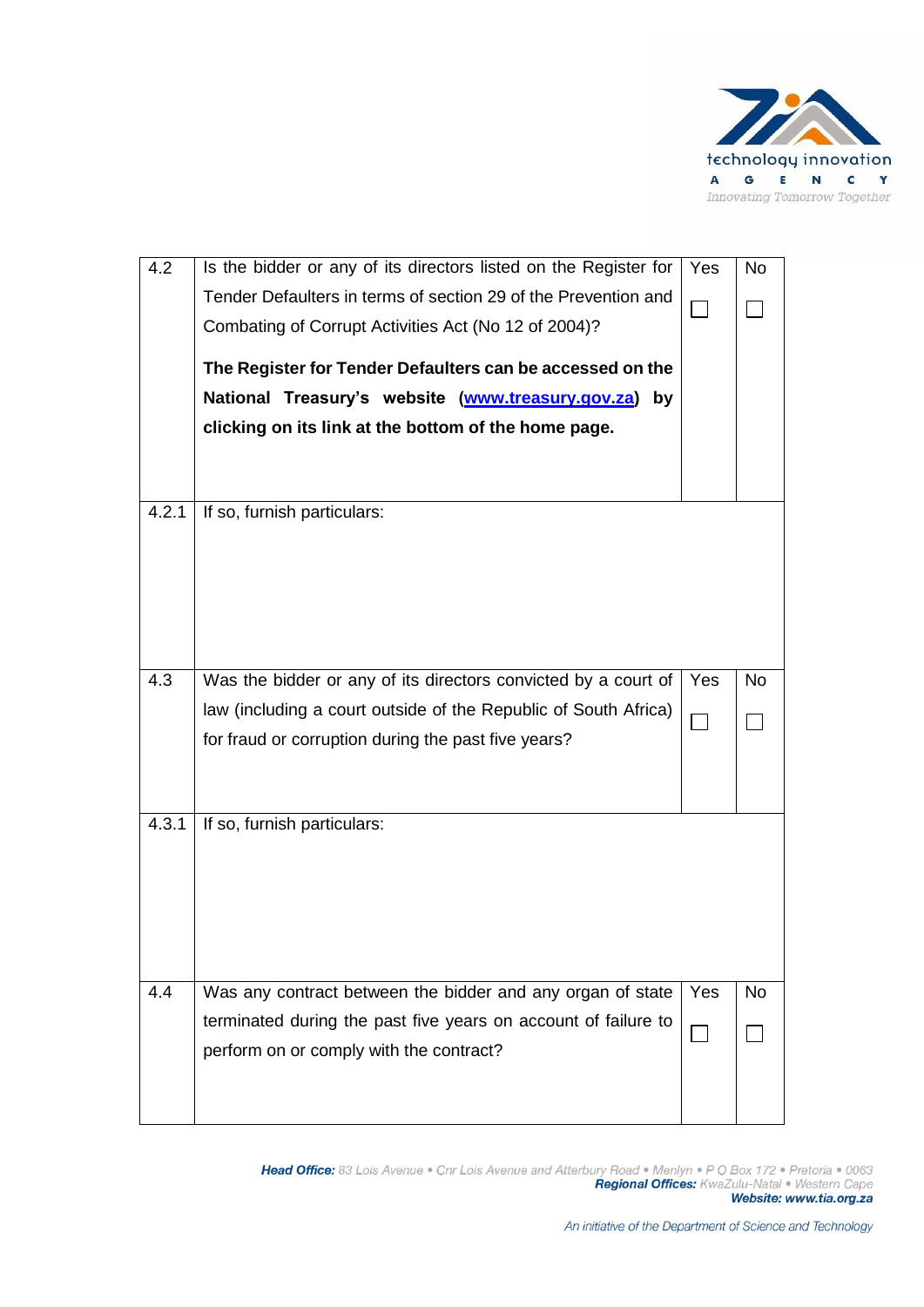

| $ 4.4.1 $ If so, furnish particulars: |
|---------------------------------------|
|                                       |
|                                       |
|                                       |
|                                       |
|                                       |

### **CERTIFICATION**

**I, THE UNDERSIGNED (FULL NAME)…………………………………………………**

**CERTIFY THAT THE INFORMATION FURNISHED ON THIS DECLARATION FORM IS TRUE AND CORRECT.**

**I ACCEPT THAT, IN ADDITION TO CANCELLATION OF A CONTRACT, ACTION MAY BE TAKEN AGAINST ME SHOULD THIS DECLARATION PROVE TO BE FALSE.**

| <b>Signature</b> | <b>Date</b>           |
|------------------|-----------------------|
|                  |                       |
| <b>Position</b>  | <b>Name of Bidder</b> |
| SBD <sub>9</sub> |                       |

**CERTIFICATE OF INDEPENDENT BID DETERMINATION**

1 This Standard Bidding Document (SBD) must form part of all bids<sup>1</sup> invited.

2 Section 4 (1) (b) (iii) of the Competition Act No. 89 of 1998, as amended, prohibits an agreement between, or concerted practice by, firms, or a decision by an association of Head Office: 83 Lois Avenue . Cnr Lois Avenue and Atterbury Road . Menlyn . P O Box 172 . Pretoria . 0063 Regional Offices: KwaZulu-Natal . Western Cape Website: www.tia.org.za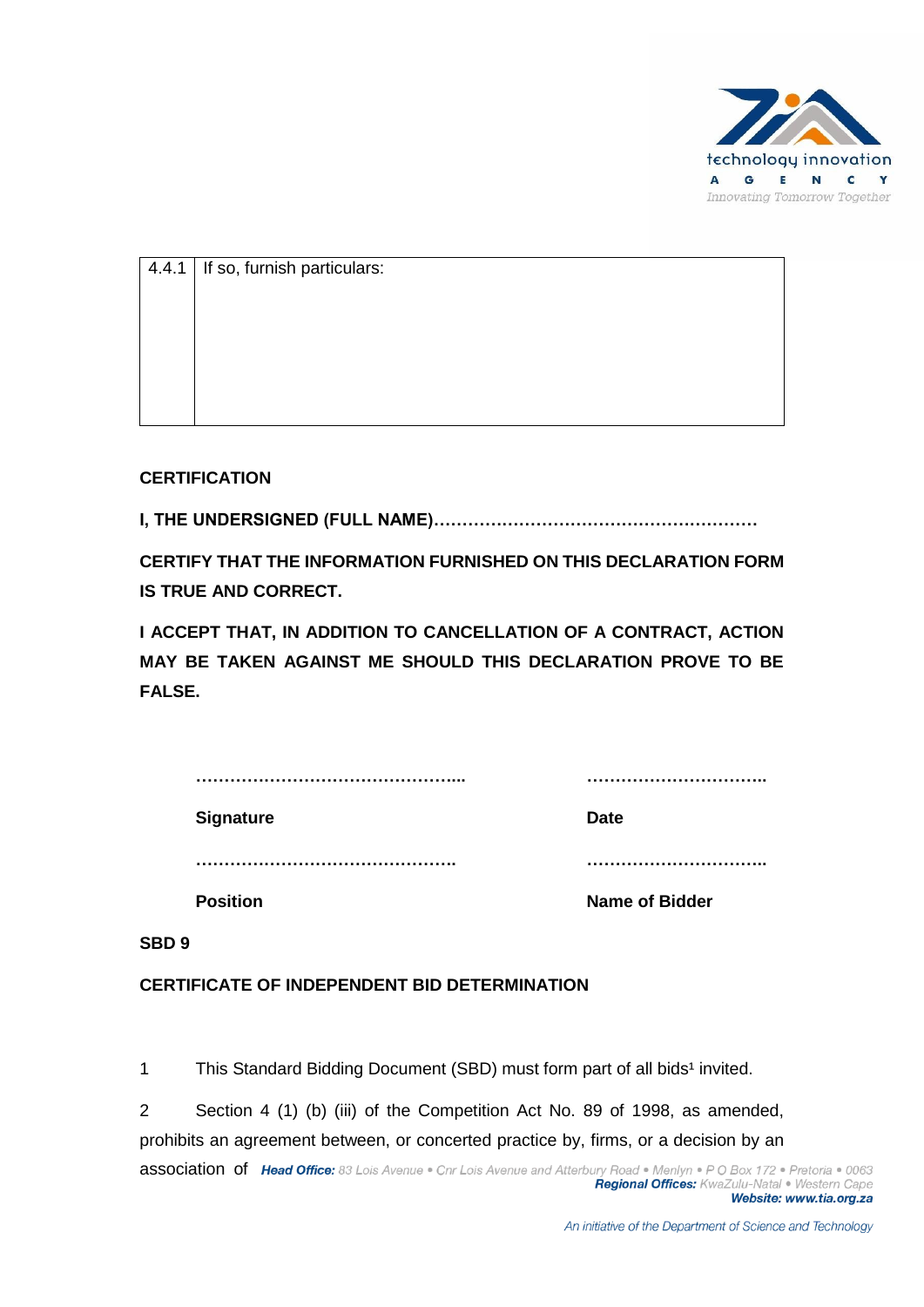firms, if it is between parties in a horizontal relationship and if it involves collusive bidding (or bid rigging).² Collusive bidding is a *pe se* prohibition meaning that it cannot be justified under any grounds.



3 Treasury Regulation 16A9 prescribes that accounting officers and accounting authorities must take all reasonable steps to prevent abuse of the supply chain management system and authorizes accounting officers and accounting authorities to:

a. disregard the bid of any bidder if that bidder, or any of its directors have abused the institution's supply chain management system and or committed fraud or any other improper conduct in relation to such system.

b. cancel a contract awarded to a supplier of goods and services if the supplier committed any corrupt or fraudulent act during the bidding process or the execution of that contract.

- 4 This SBD serves as a certificate of declaration that would be used by institutions to ensure that, when bids are considered, reasonable steps are taken to prevent any form of bid-rigging.
- 5 In order to give effect to the above, the attached Certificate of Bid Determination (SBD 9) must be completed and submitted with the bid:

**¹ Includes price quotations, advertised competitive bids, limited bids and proposals.**

**² Bid rigging (or collusive bidding) occurs when businesses, that would otherwise be expected to compete, secretly conspire to raise prices or lower the quality of goods and / or services for purchasers who wish to acquire goods and / or services through a bidding process. Bid rigging is, therefore, an agreement between competitors not to compete.**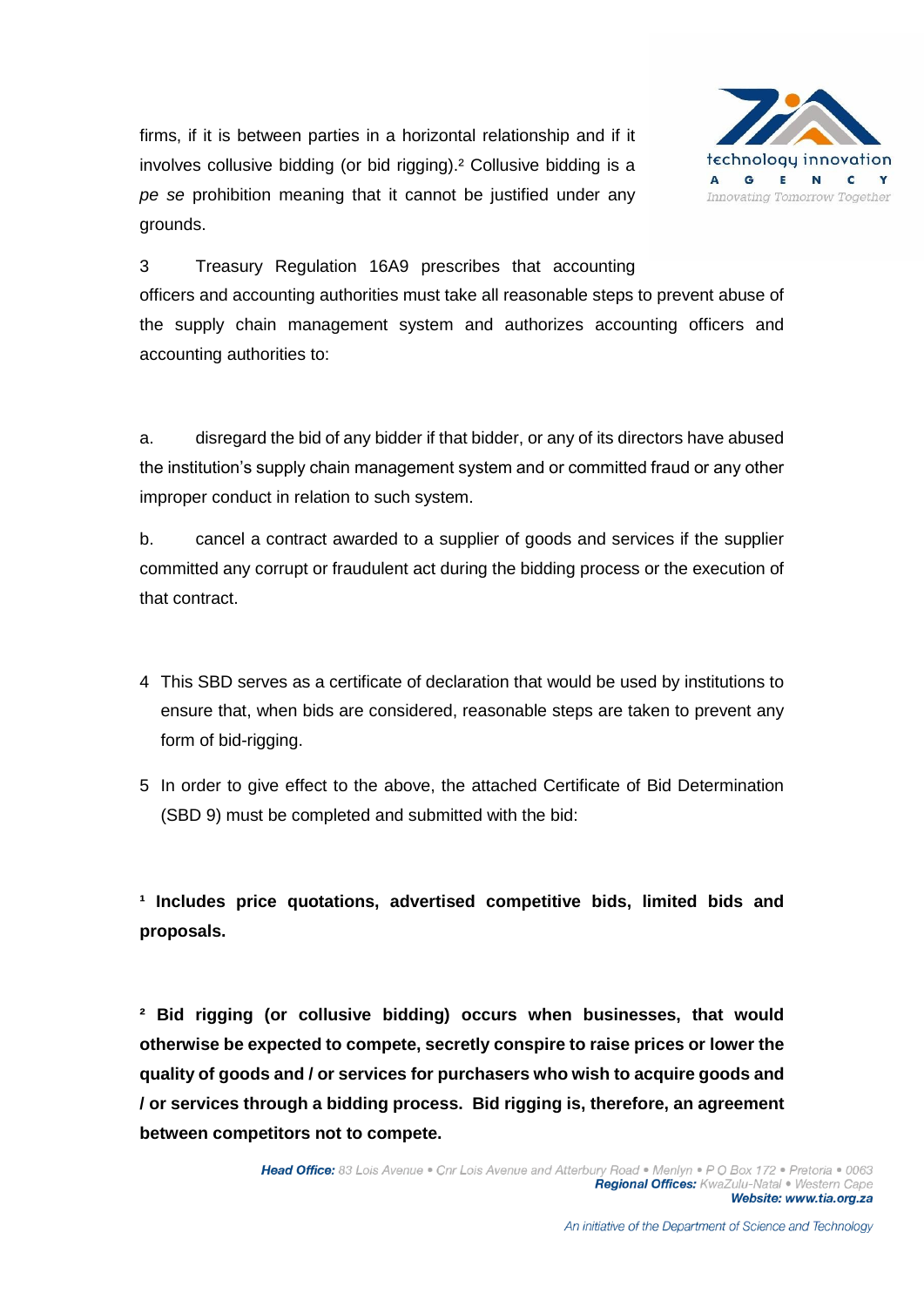## **CERTIFICATE OF INDEPENDENT BID DETERMINATION**



I, the undersigned, in submitting the accompanying bid:

(Bid Number and Description)

in response to the invitation for the bid made by:

(Name of Institution)

do hereby make the following statements that I certify to be true and complete in every respect:

\_\_\_\_\_\_\_\_\_\_\_\_\_\_\_\_\_\_\_\_\_\_\_\_\_\_\_\_\_\_\_\_\_\_\_\_\_\_\_\_\_\_\_\_\_\_\_\_\_\_\_\_\_\_\_\_\_\_\_\_\_\_\_\_\_\_\_

\_\_\_\_\_\_\_\_\_\_\_\_\_\_\_\_\_\_\_\_\_\_\_\_\_\_\_\_\_\_\_\_\_\_\_\_\_\_\_\_\_\_\_\_\_\_\_\_\_\_\_\_\_\_\_\_\_\_\_\_\_\_\_\_\_\_\_

| certify, | on | behalf |       | of: |
|----------|----|--------|-------|-----|
|          |    |        | that: |     |

(Name of Bidder)

- 1. I have read and I understand the contents of this Certificate;
- 2. I understand that the accompanying bid will be disqualified if this Certificate is found not to be true and complete in every respect;
- 3. I am authorized by the bidder to sign this Certificate, and to submit the accompanying bid, on behalf of the bidder;
- 4. Each person whose signature appears on the accompanying bid has been authorized by the bidder to determine the terms of, and to sign the bid, on behalf of the bidder;
- 5. For the purposes of this Certificate and the accompanying bid, I understand that the word "competitor" shall include any individual or organization, other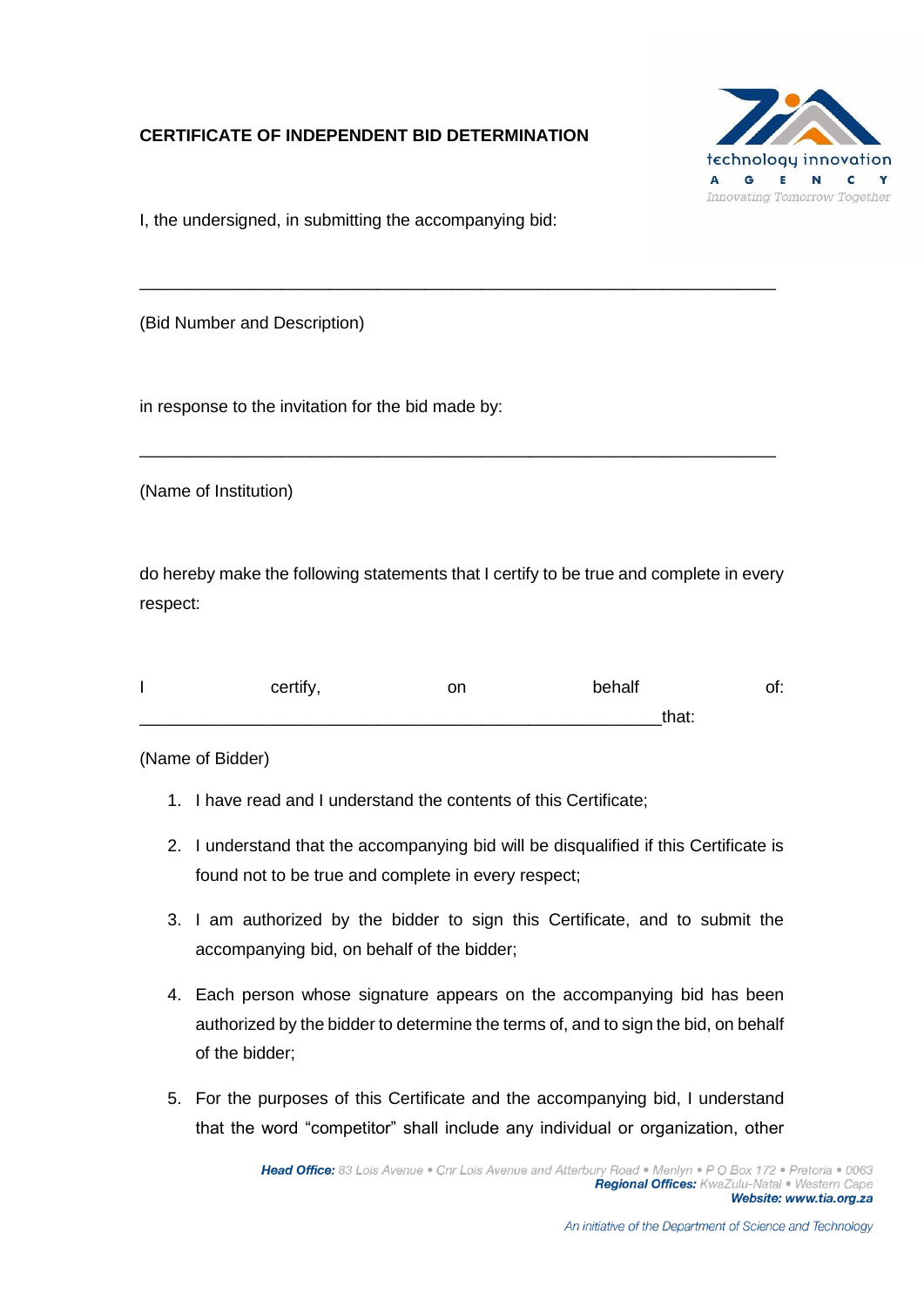than the bidder, whether or not affiliated with the bidder, who:



(a) has been requested to submit a bid in response to this bid invitation;

- (b) could potentially submit a bid in response to this bid invitation, based on their qualifications, abilities or experience; and
- (c) provides the same goods and services as the bidder and/or is in the same line of business as the bidder
	- 6. The bidder has arrived at the accompanying bid independently from, and without consultation, communication, agreement or arrangement with any competitor. However communication between partners in a joint venture or consortium<sup>3</sup> will not be construed as collusive bidding.
	- 7. In particular, without limiting the generality of paragraphs 6 above, there has been no consultation, communication, agreement or arrangement with any competitor regarding:
		- (a) prices;
		- (b) geographical area where product or service will be rendered (market allocation)
- (c) methods, factors or formulas used to calculate prices;
- (d) the intention or decision to submit or not to submit, a bid;
- (e) the submission of a bid which does not meet the specifications and conditions of the bid; or
- (f) bidding with the intention not to win the bid.
	- 8. In addition, there have been no consultations, communications, agreements or arrangements with any competitor regarding the quality, quantity, specifications and conditions or delivery particulars of the products or services to which this bid invitation relates.
	- 9. The terms of the accompanying bid have not been, and will not be, disclosed Head Office: 83 Lois Avenue . Cnr Lois Avenue and Atterbury Road . Menlyn . P O Box 172 . Pretoria . 0063 by the Regional Offices: KwaZulu-Natal . Western Cape Website: www.tia.org.za